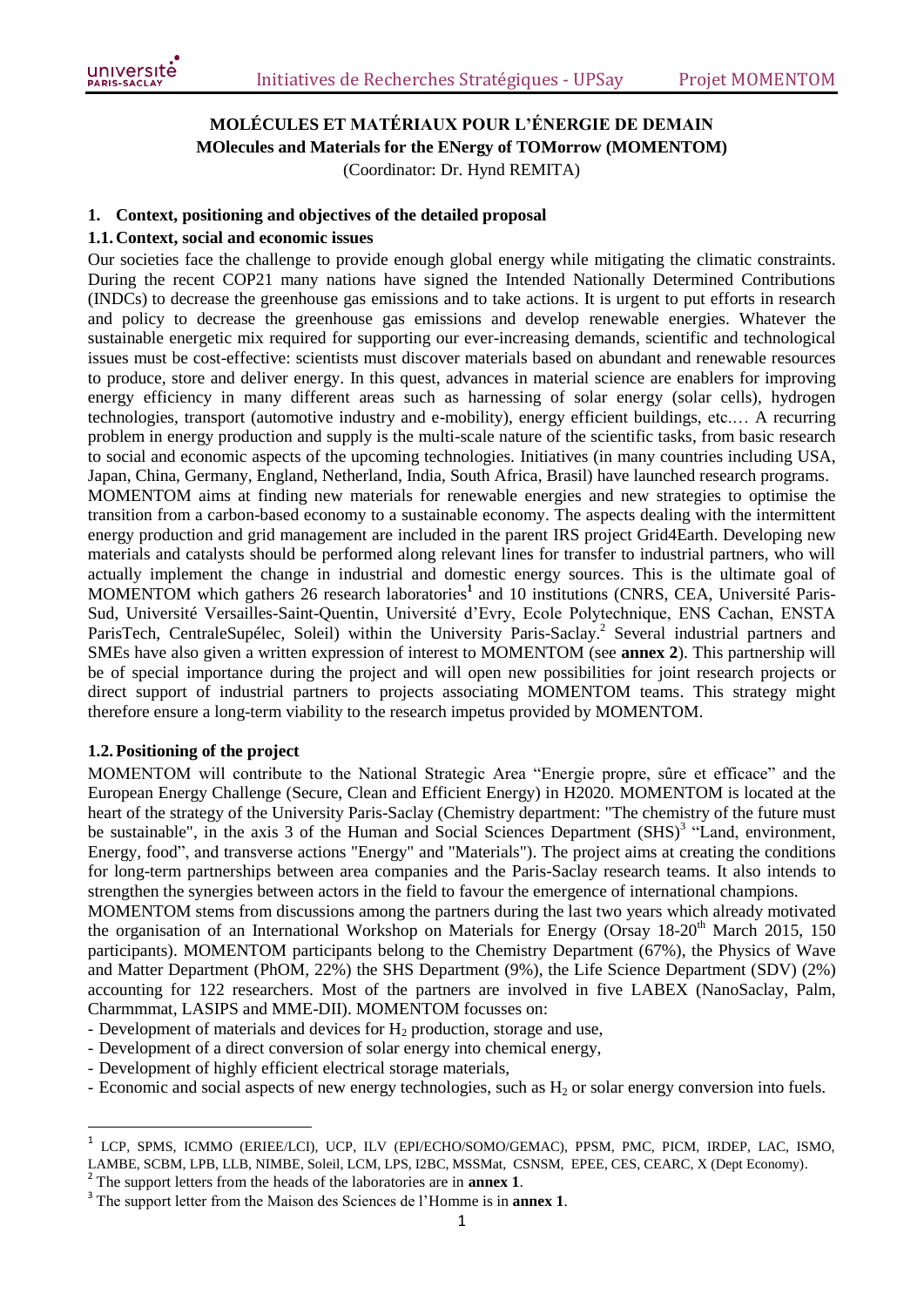The main application field of these technologies concern the transportation and mobile applications, which motivates the support from the MOVEO French Competitivity Center (see letter of support in **annex 2**), MOMENTOM objectives are distinct from those of the above LABEX and local Energy Transition Institutes (ITE). Specifically, MOMENTOM will **NOT** focus on photovoltaic materials per se (because they are at the heart of the ITE IPVF), heat recovery and other industrial processes (targets of the ITE PS2E), neither synthons from  $CO<sub>2</sub>$  reduction (topic of LABEX CHARMMMAT).

MOMENTOM is set with a long-term vision to make the University Paris-Saclay a major player in this internationally competitive area. USA has been the precursor in bringing together around 100 world-class scientists and engineers within the Caltech perimeter in the Joint Center for Artificial Photosynthesis in 2010. This Energy Innovation Hub (http://solarfuelshub.org) aims at finding new and effective ways to produce fuels using only sunlight water and carbon dioxide. This initiative gave the impetus for many top American universities [Stanford Global Energy and Climate Project (https://gcep.stanford.edu), MIT Energy Initiative (http://mitei.mit.edu)] to launch their own specific project on energy and climate. MOMENTOM aims at making the University Paris-Saclay a front runner by pursuing the following actions: (i) developing basic and applied research for a faster development of the above technologies, (ii) pursuing technological breakthroughs that would interest industrial partners,<sup>4</sup> (iii) considering economic issues of the energy transition, (iv) settling the conditions for a long-term development of these topics with industrial partners, (v) promoting these new technologies by proposing educational program to both industrial and social partners.

#### **1.3.State-of-the-art and scientific issues**

# **1.3.1. Hydrogen technologies**

Hydrogen is considered as a clean energy vector of the future solving the global energy and environmental crises. Development of efficient and cheap materials for green  $H<sub>2</sub>$  production is a main challenge towards a sustainable hydrogen economy. However, nowadays hydrogen is produced at 95% from fossil resources, which are limited and  $CO<sub>2</sub>$ -emitting technologies. The recent growing concerns to the global climate changes due to  $CO<sub>2</sub>$  emissions have encouraged the development of new green and renewable technologies to produce hydrogen. In agreement with the "Technology Roadmap: Hydrogen and Fuel Cells"<sup>5</sup>, hydrogen is omnipresent in the different energetic and industrial scenarios that are proposed for 2050,<sup>6,7</sup> and mandatory for Europe to respect its commitment to reduce greenhouse gas emissions to 80-95% below 1990 levels by 2050. Hydrogen can be used first to reduce our dependence to fossil resources using wind/solar energy or biomass resources, through electrolysis or biogas reforming, allowing locally producing a  $CO<sub>2</sub>$ -neutral hydrogen. This hydrogen could then be used in industrial processes or in fuel cells to produce electricity and heat or participate to CO<sub>2</sub>-free mobility solutions (70% of the French oil importations). Hydrogen is also an attractive solution to absorb the energy excess produced by renewable resources (30 to 90 TWh at a horizon of 2050, as estimated by the governmental agency ADEME). Therefore, the deployment of hydrogen technologies in synergy with the development of renewable resources is the preferred option at the worldwide level to feed a wide diversity of systems (mobility, heat, industrial processes ...). In France, there is a new initiative to promote hydrogen with the big project GRHYD for the city of Dunkerque.

The objective is now to confirm the economic and technical feasibility of the decentralised production and storage of hydrogen from different renewable energy whatever its final use would be. Besides the launching of policies promoting the deployment of the hydrogen-based technologies, research actions are still necessary to give more competitiveness and robustness to the actual devices. This research will concern the whole chain of hydrogen technologies: the  $H_2$  production from renewable sources of electricity or directly from the solar energy,  $H_2$  storage and final use through fuel cells.

Concerning hydrogen production, alkaline electrolysers are currently the most mature technology with investment costs significantly lower than for other electrolyser types. However, Proton Exchange Membranes (PEM) and Solid Oxide (SO) electrolysers have much higher potential for future cost reduction and, in case of SO electrolysers, efficiency improvements. PEM electrolysers show both the highest current density and operational range, prerequisites necessary to reduce investment costs and improve operational flexibility at the same time. **As of today, cell lifetime is a limiting factor for PEM and SO electrolyser** 

1

<sup>&</sup>lt;sup>4</sup> Letters of support provided in Annex 2, from Big Companies: PSA, Renault, Air Liquide,...; SMEs: NanoE, NanoMakers, NextMat, TERA environment… <sup>5</sup>

IEA report, « Technology roadmap : hydrogen and fuel cells », 2015

<sup>6</sup> *«* L'hydrogène dans la transition énergétique », Les avis de l'ADEME, Février 2016

<sup>7</sup> Energy Roadmap 2050, Document N°52011DC0885, European commission, 2011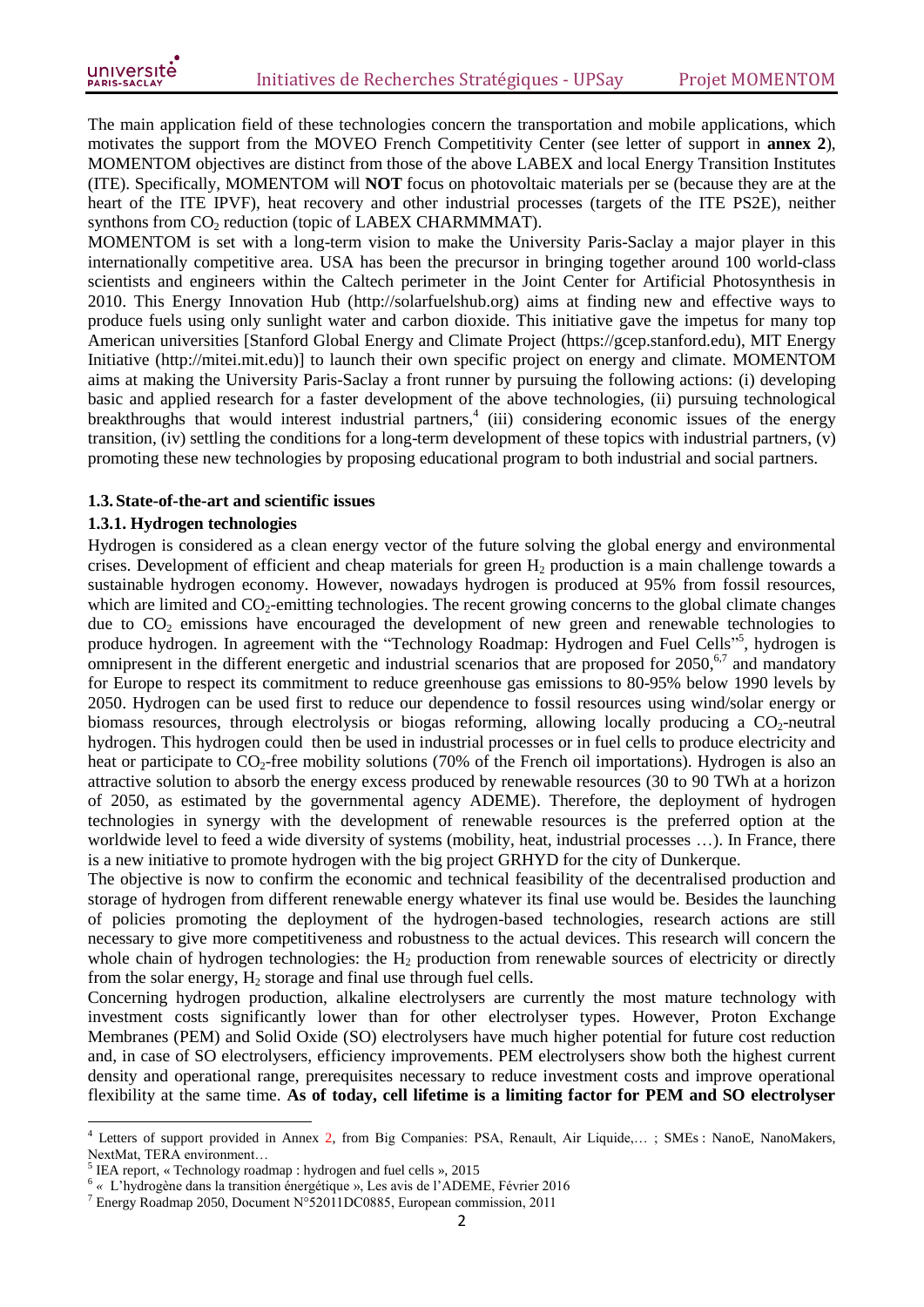**technologies.** Besides, as mentioned in a recent ADEME report on  $H_2$  production, no particular path must be prioritised or excluded. This strategy is also that of the GDR HYSPAC, to which MOMENTOM laboratories will and already participate.

Concerning hydrogen storage, mature options for storage in vessels comprise pressurised and cryogenic tanks, providing hydrogen storage capacities of between 100 kWh (pressurised tanks) and 100 GWh (cryogenic storage). Storing hydrogen in metal hydrides or carbon nanostructures are recognised as promising technology options for achieving high volumetric densities. While metal hydrides are already in the demonstration phase (see McPhyEnergy company), fundamental research is still needed to better understand the potential of carbon nanostructures and will be studied in the MOMENTOM project.

Finally, concerning the fuel cell technology nearest to the end-user, the global market grew by almost 400% between 2008 and 2013, with more than 170 MW of fuel cell capacity added in 2013 alone. Currently, more than 80% of fuel cells are used in stationary applications, such as co-generation, back-up and remote power systems. However, **high investment costs and relatively limited lifetimes remain the greatest barriers to their wider application**.

#### **1.3.2. Direct solar energy conversion into fuels**

Beside electrolysis coupled to renewable electricity-sources, MOMENTOM will also explore new routes to hydrogen production based on the direct conversion of solar energy into  $H<sub>2</sub>$ . In France, there is the new GDR "Solar Fuel" (groupe de recherche supported by the CNRS), which is dedicated to the production of fuels from solar energy. Indeed, solar energy is the most abundant source of clean and renewable energy, but its diluted and intermittent character calls for the development of efficient and economically viable conversion and storage technologies. Depending on applications and targeted power, different solutions can be considered, like the conversion of solar energy into electrical energy by photovoltaic (PV) techniques coupled with storage systems. **An interesting alternative is the transformation of solar energy into chemical energy by photoelectrochemical processes**. The design of highly efficient solar-to-fuels generators that utilise water is both a formidable challenge and an opportunity that, if achieved, could have a revolutionary impact on our energy use system. Indeed, conventional renewables cannot yet accommodate large-scale generation of transportation fuel. One of the most promising avenues for the transformation of a current transportation economy lies in the discovery and harnessing of novel routes in the large-scale generation of renewable fuels.

#### **1.3.3. Electrical storage**

Lithium-ion batteries are currently the most efficient electrical storage solution in terms of energy and power densities. Their performances are incrementally progressing since their commercialization. Filling the gap between today's performance and tomorrow's energy demands requires step changes and emergence of new cost-effective and environmentally-safe concepts. These changes could arise from the development of new high-performance anodes, one of the current limiting factors. This will be a first focus in MOMENTOM.

Magnesium batteries are a longer-term attractive alternative, owing to magnesium natural abundance (low cost), high energy density (divalent ion) and lower reactivity (safety concerns). Their development is currently limited by the instability of standard electrolytes with Mg metal at low potentials. MOMENTOM will explore an innovative concept to solve this limiting issue by replacing the negative Mg metal electrode with a material compatible with electrolytes with wider electrochemical stability windows.

All-solid-state batteries are highly desirable for some mobile applications. They basically use an inorganic electrolyte with cationic conduction driven by mono and multivalent  $(L<sup>+</sup>, Mg<sup>2+</sup>$  and  $Al<sup>3+</sup>)$  ions to exchange the ions between the electrodes. This technology is safer than the Li-ion batteries, but requires the discovery of new **chemically stable and electrochemically efficient solid electrolytes** (with cationic conduction at ambient temperature close to 1 mS.cm<sup>-1</sup> and large electrochemical stability window).

Finally, supercapacitors are extremely interesting for many applications as they combine the high energy density of batteries with the high power density of double layer capacitors. High specific capacitance, excellent cyclability (more than 10.000 cycles without capacity loss) and low internal resistance are required. Nanostructuration is a strategy to achieve these goals since increasing the specific area leads to enhanced capacity and higher energy and power densities, while creating ionic pathways. It also allows for designing nanocomposites with another material of interest (metallic oxides, conjugated polymers). Synergetic effects are expected to give increased performances, provided the interfaces are smartly designed.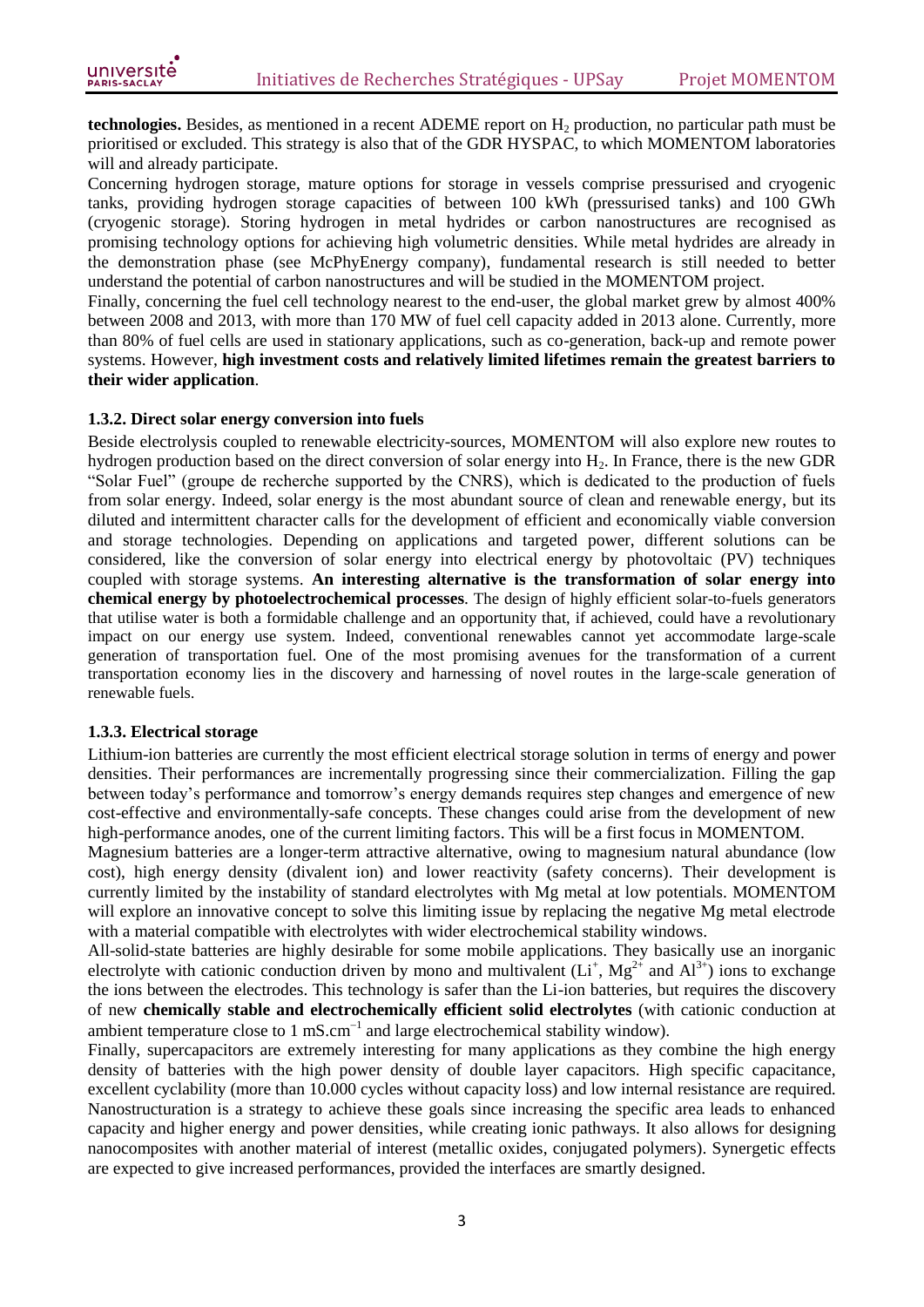#### **1.3.4. Socio-economic issues**

One of the major challenges for future economies is the *transition* from brown energies (produced from polluting sources) to green energies (from renewable, non-polluting sources), the so-called **energy transition**. Hydrogen production is already a promising industry (about 80 million metric tons of hydrogen are produced with a yearly growth rate of 10%). However, this production remains dirty and costly: hydrogen is mainly produced from fossil sources (95%) and used in ammonia and hydrocracking processes. MOMENTOM addresses the questions of hydrogen and solar power as sources of green energy with a threefold interest. On the one hand, it considers fuel cells to convert chemical energy into electric power and vice-versa (storage). On the other hand, MOMENTOM develops new materials to convert solar power into solar fuels and to store more efficiently electrical energy. These research lines are complementary since finally solar power can be used to produce electric power and chemical energy. Such complementarity is crucial from an economic point of view: solar energy is already an integrated source in many countries but its intermittency represents a limit in terms of its proper integration in the system. The adoption of these new technologies corresponds to a cultural, sociological and political change.

The implementation of new technologies on a large scale to foster sustainable development requires policies embedded in an integrated strategy both at the macroeconomic level and at the industrial sector level. Due to the revolutionary properties of these new technologies, this implementation may contribute to significantly transform market segments and industries, develop new markets and stimulate economic growth both qualitatively and quantitatively (green and greening activities). We are particularly interested in the **transportation sector** (and mobility in general) in which technological and social innovation (materials, new energies platforms, smart grids, big data platforms and information and communication technologies) have become increasingly important with sustainability purposes (clean, safe, healthy and eco-efficient). Firstly, from the supply side, the implementation and use of these innovations are integrated into the supply chain contributing to higher value-added services. Secondly, from the demand side, the adoption and use of these innovations can also improve quality for users.

#### **1.4.Objectives, originality and novelty of the project**

The ultimate objective of MOMENTOM is to make the UPSay a recognised institution in the field of material research for energy by addressing some **ambitious challenges (capture, conversion, catalysis, storage)** that are crucial for the **energy transition** and by **taking into account also the economic and social issues** of these new energy technologies. The societal impact of this research is obvious, and it requires gathering expertise from chemists, physical chemists, physicists, and economists which makes Paris-Saclay an institution of choice for federating such a research. A strong added value is also to go beyond material research by studying the conditions of implementation of material advances. The economic aspects of these studies are part of the research performed in MOMENTOM, whereas aspects devoted to the resource and production managements will be performed in the parent project Grid4Earth. Therefore, together with Grid4Earth, MOMENTOM appears as a great opportunity to launch an integrated research on energy challenges at Paris-Saclay, with a critical mass which makes sense in the international competition.

MOMENTOM is also designed for triggering a joint effort dedicated to energy research and provides it with capabilities of maintaining and developing it after the end of the project. These development perspectives necessarily imply that the project should be relevant for the **long-term perspectives of industrial partners**, since the energy transition will actually be driven by companies which should provide efficient and costeffective solutions to industrial and private sectors. For this purpose, the project is organised in two complementary mainstreams. The first one consists in working on selected targets during the running of MOMENTOM in order to obtain significant results relevant for the identified challenges. This way, MOMENTOM achievements should be a launching ramp for establishing joint teams or collaborative projects with industrial partners. In order to make this perspective realistic, the second mainstream of MOMENTOM is to set up a **Resource Center**. This original instrument will provide MOMENTOM teams a technical infrastructure favouring the running of their research projects, and also work for establishing links between MOMENTOM teams and industrial partners and favour information exchanges between the two worlds (what are industrial and economic needs, what are scientist skills and achievements).

Research actions within MOMENTOM have been chosen along three specific material **challenges** and one economic concern identified as instrumental for the energy transition: **hydrogen technologies, advanced**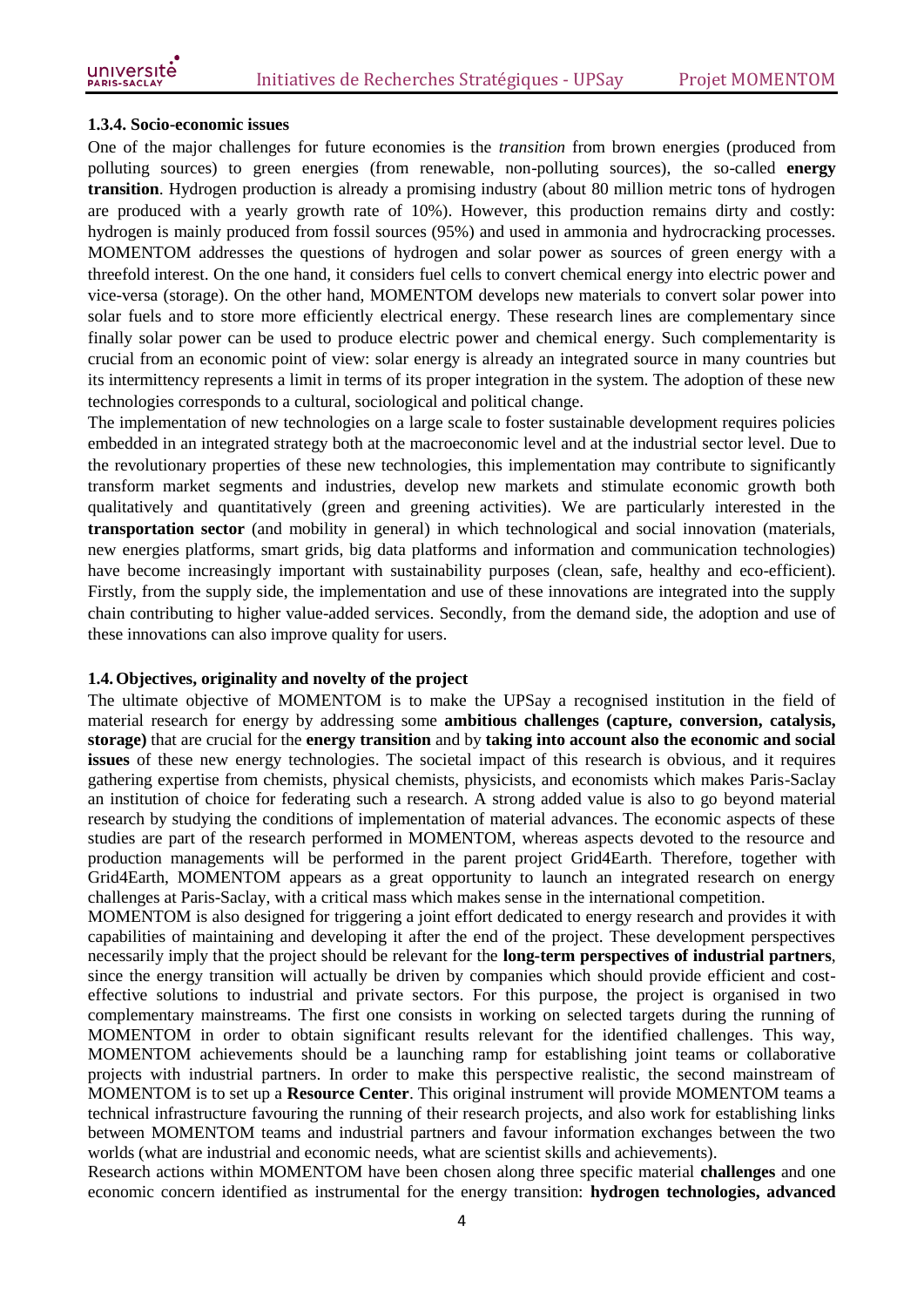**solar energy, electrical energy storage, and quality vs. sustainability of the energy transition**. Several topics have been chosen in each of these challenges and are described in the next part of the document. Parts of these topics are relatively mature, and correspond to pieces of solution for which significant results or proof of concept are reachable within MOMENTOM. Other parts are more prospective studies, less prone to immediate collaborative projects, but which have larger potential to yield technological breakthrough. Various instruments will be used for contributing the research projects, schematically post-docs for advancing more mature topics, master students for exploring more prospective projects.

The Resource Center will have a double purpose: a service role, and a contacting/communication role. The service role concerns both MOMENTOM teams and outside people or potential partners. For MOMENTOM teams, the Resource Center will provide assistance and expertise for developing scientific tools for dedicated material characterisation or lab-scale demonstrators through a shared prototyping platform. It will also propose to potential partners or individuals professional-oriented training programs concerning energy materials and systems. The Resource Center will also play an important role in advertising the activities, skills and results of MOMENTOM teams. A major aspect will be to establish relations between MOMENTOM teams and industrials in view of future partnerships or collaborations through various instruments described in the document. This will be assumed through the part-time enrolment of a specialist of industrial-scientific partnerships. The Resource Center will only organise a "matchmaking" between MOMENTOM teams and partners, on the basis of the team skills and partner needs, formal agreement remaining ruled by the parent organizations of the involved teams. Similarly, the Resource Center will be an instrument for the organisation of academic events with the purpose of both disseminating MOMENTOM results and establishing new consortia for future projects at the national and international levels. Finally, it will also organise outreach activities related to MOMENTOM projects, since energy transition is a process of primary societal concern interesting the widest audience.

#### **2. Project organization, Scientific and technical program**

**2.1.Project management and structure**

### **2.1.1. Management structure**

The MOMENTOM project management and structure is described in **Figure 1**.



**Figure 1.** *Scheme of the MOMENTOM project organisation*

The project will be coordinated by **Dr. Hynd Remita** (see curriculum in **annex 3**) with the help of the Executive Board, whose role is first to represent the members of the consortium. H. Remita is Director of Research (DR1) at the CNRS. She is a physical chemist specialized in nanomaterials for photocatalysis and energy conversion. She has a large experience in team and research projects management.

The Executive Board consists of 11 members taken among the persons in charge of sub-WPs, namely: *DR. H. Remita (coordinator), Prof. A. Aukauloo (WP2.3), Prof. F. Miomandre (WP1.3), Dr. F. Ozanam (WP1.3), Dr. G. Dezanneau (WP1.1), Dr. J. Deschamps (WP1.1), Prof. E. Deleporte (WP1.2), Dr. W. Leibl (WP1.2),*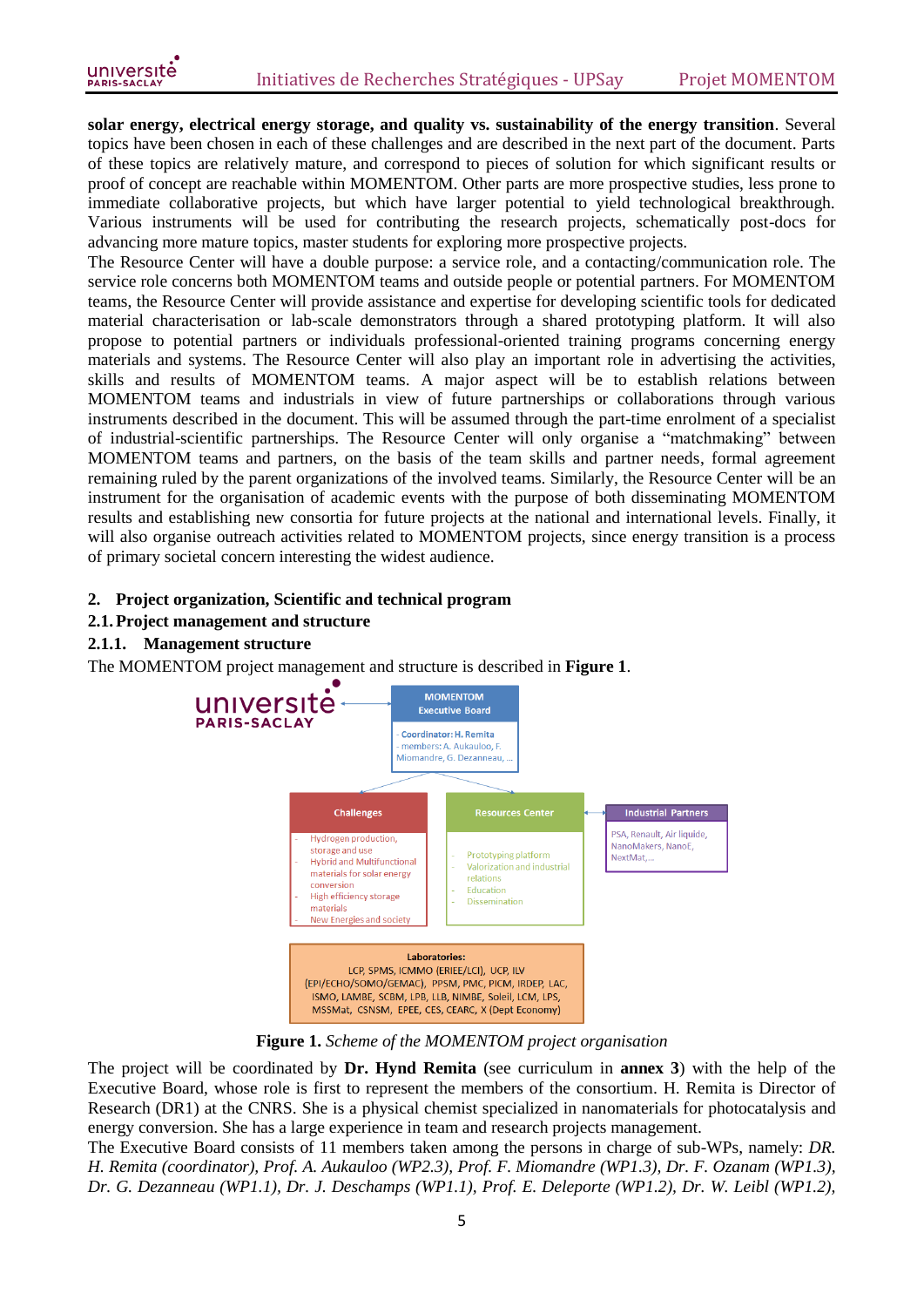*Prof. P. Schembri (WP1.4), Prof. P. Gaucher (WP2), and Dr. F. Plais (WP2.2).<sup>8</sup>* The Executive Board is also the body in charge of the implementation and monitoring of the project. Its role is thus to take all decisions necessary for the implementation of the work-program and to report to the University Paris-Saclay.

# **2.1.2. Meetings/reporting**

The Executive board will elaborate detailed implementation plan for the project after the kick-off meeting. Throughout the duration of the project, it will hold at least 4 meetings per year and will make the object of a meeting report distributed to all members of consortium via the **intranet network**. The purpose of this EB meetings is to take operational decision concerning the budget, the organisation of events, the deadlines for reporting…The EB will also collect and maintain the deliverables.

Annual reports will be provided as a basis of discussion for annual meetings. These meetings will concern both scientific and management aspects. Typically a 2-day meeting will include a first day for scientific presentations, a second day will be more dedicated to management and organization aspects, such as nonpermanent staff venues and exchanges, budget state, scheduled participation to conferences, workshop organization…Non-permanent staff will be encouraged to present their results during annual meetings.

# **2.1.3. Project organisation**

The project will be declined in 2 parts that will represent 2 Work Packages (see **Figure 2**):

- **WP1: Challenges:** The object of this work Package will be the exploration of challenges in the field of materials for energy and associated economic aspects. We chose to focus on specific energy challenges related to the expertise of the involved laboratories and for which the MOMENTOM project allows reaching the critical mass of researches to expect significant breakthroughs.
- **WP2. Resource Center:** The object of this WP is to develop a specific entity within the MOMENTOM project to settle the conditions of sustained industrial relations. Concretely, the Resource Center will help

the laboratories to build lab-scale demonstrators, and prototypes for *inoperando*

characterisation, will valorise the scientific advances obtained at the European level, will promote industrial relations by favouring exchanges with identified partners. Professional education, training actions and workshops are also foreseen within this WP as well as dissemination actions toward the large public.



**Figure 2.** *Scheme of the MOMENTOM work packages*

# **2.2.WP1 - Challenges**

**.** 

As defined above, we have chosen to focus our research efforts on specific challenges, more specifically on hydrogen technologies, on solar energy conversion into chemical energy, on electrical storage, and on social/economical aspects around these new energy technologies. The first market of these technologies would essentially concern transport/mobile applications, but other important markets are also concerned such

<sup>&</sup>lt;sup>8</sup> Details on the executive board are in annex 4.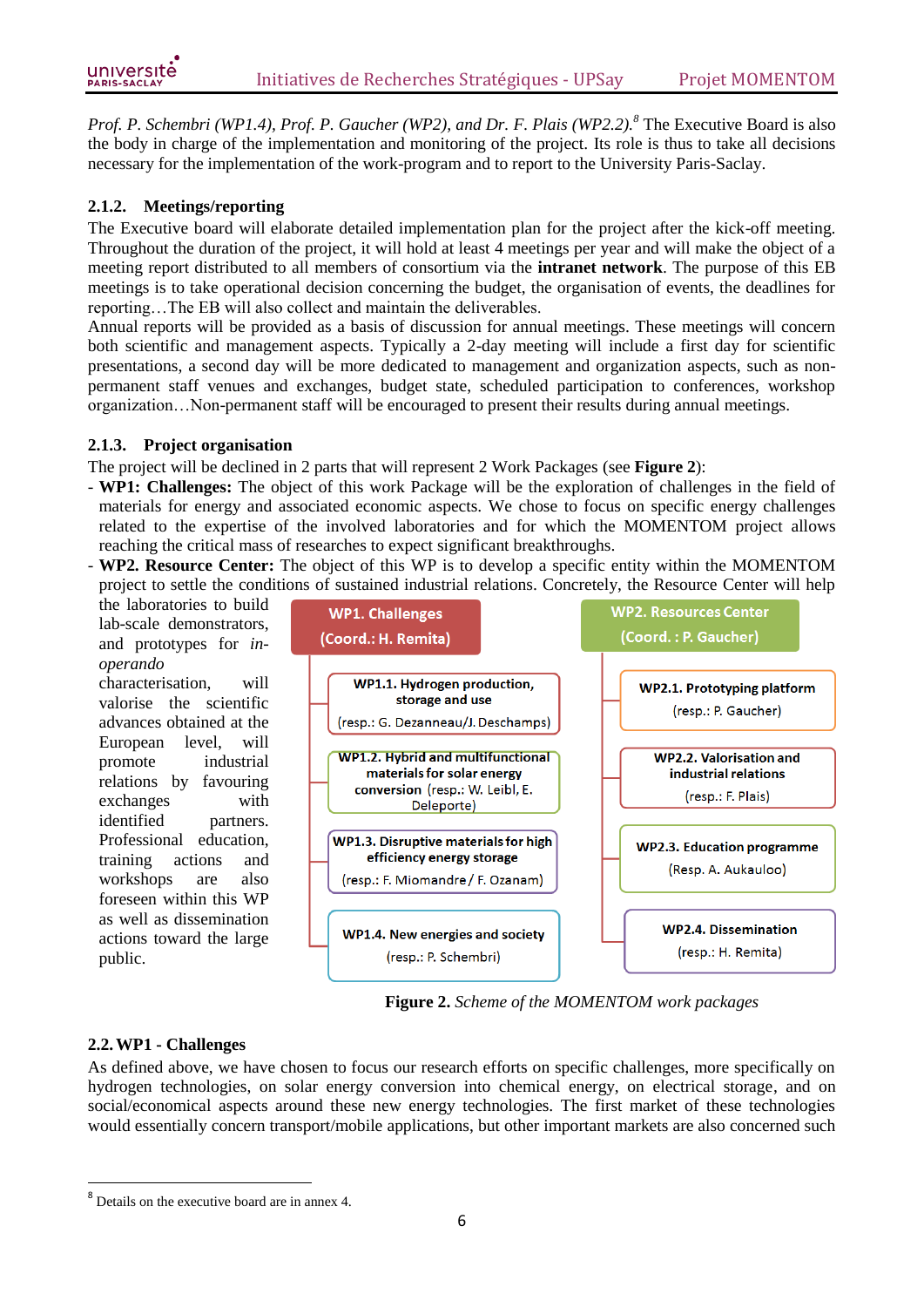as the one of industrial hydrogen. The list of the laboratories involved in each challenge with the number of researchers involved (including the men/months) is given in **annex 4**.

# **2.2.1. Hydrogen production, use and storage (WP1.1.)**

#### **Resp.: G. Dezanneau (CNRS/CentraleSupelec), J. Deschamps (ENSTA)**

#### **11 Laboratories involved, 46 researchers**

As mentioned previously, several challenges remain for facilitating the deployment of hydrogen technologies. For low temperature electrolysis and fuel cells, the main current limitations are the production cost mostly due to precious metal catalysts, and the limited lifetime. For high temperature fuel and electrolysis cells, lifetime is also an important issue, which can be overcome by developing new Solid Oxide Cells working at lower temperature for instance based on proton conductors. The hydrogen storage also represents a crucial problem, especially for mobility and on-board applications. Currently, only two on-board storage techniques are available: the liquid state storage at very low temperature (20 K) and the storage under high pressure (700 bar). An alternative solution for hydrogen storage at moderate temperature and pressure has to be developed. MOMENTOM will address all these limitations through targeted topics aimed at promoting the development of hydrogen as a future energy carrier through innovative solutions and efforts to understand the underlying physical phenomena.

#### **Low temperature electrolysis and fuel cells**

The large-scale deployment of PEM-based electrolysers requires **the development of low-cost and precious metal-free catalysts,** using advances in the transition metal molecular chemistry or hybrid materials. This development should be performed together with the implementation and test of innovative solutions in high power prototypes, in relation with industrial partners. MOMENTOM will focus on the following topics.

**Topic 1. New precious metal free electrocatalysts.** MOMENTOM partners aim at pursuing their effort in the implementation of new electrocatalysts based on molecular chemistry, either in solutions or adsorbed on electrodes such as metallic oximes, clathrochelates, thiometallates, polyoxometallates, but also metallic nano-objects, or carbon-based nano-objects, or nanostructured conducting/semiconducting materials on high specific surface electrode materials. The electrocatalysts should allow for (i) operation at low  $(0-100^{\circ}C)$ temperature; (ii) use of strongly acidic polymer electrolytes; (iii) dense packing for operation at elevated current densities (several A.cm<sup>-2</sup>) and high conversion efficiency ( $> 75\%$ ). Molecular chemistry of transition metals offers fascinating alternative opportunities to nano-platinum group metal electrocatalysts, to prepare reaction-customized (photo)-electrochemically active interfaces: (i) possibility to perform electrocatalysis at molecular scales; (ii) high versatility: possibility to design tailored electrochemical nano-reactors using mono-/poly-nuclear complexes of appropriate chemical composition, geometry and activity; (iii) functionalisation of nano-structured catalysts on either 2D or 3D electrodes made of conducting (glassy carbon, carbon fibrous, nanotubes, graphene) or semi-conducting materials (TiO<sub>2</sub>, SrTiO<sub>3</sub>, BiVO<sub>4</sub>, NiO...). Within MOMENTOM, the efficiency and robustness of these new 2D and 3D interfaces obtained by chimisorption or physisorption of complex molecular catalysts (see **Figure 3**) will be improved.



**Figure 3.** *From 2D towards 3D activated electrodes by functionalization of molecular catalysts.*

Innovative techniques will be developed for the synthesis and characterisation of densely packed (to take advantage of the entire surface of carriers) and topological-oriented (to enhance electro-activity) molecular structures at molecular level. A special attention will be paid to the influence of the auto-assembly parameters varied during the ink preparation on the final electrocatalytic properties when deposited on model substrates. Efficient catalysts without (or with a small amount of) noble metals will be synthesised, and the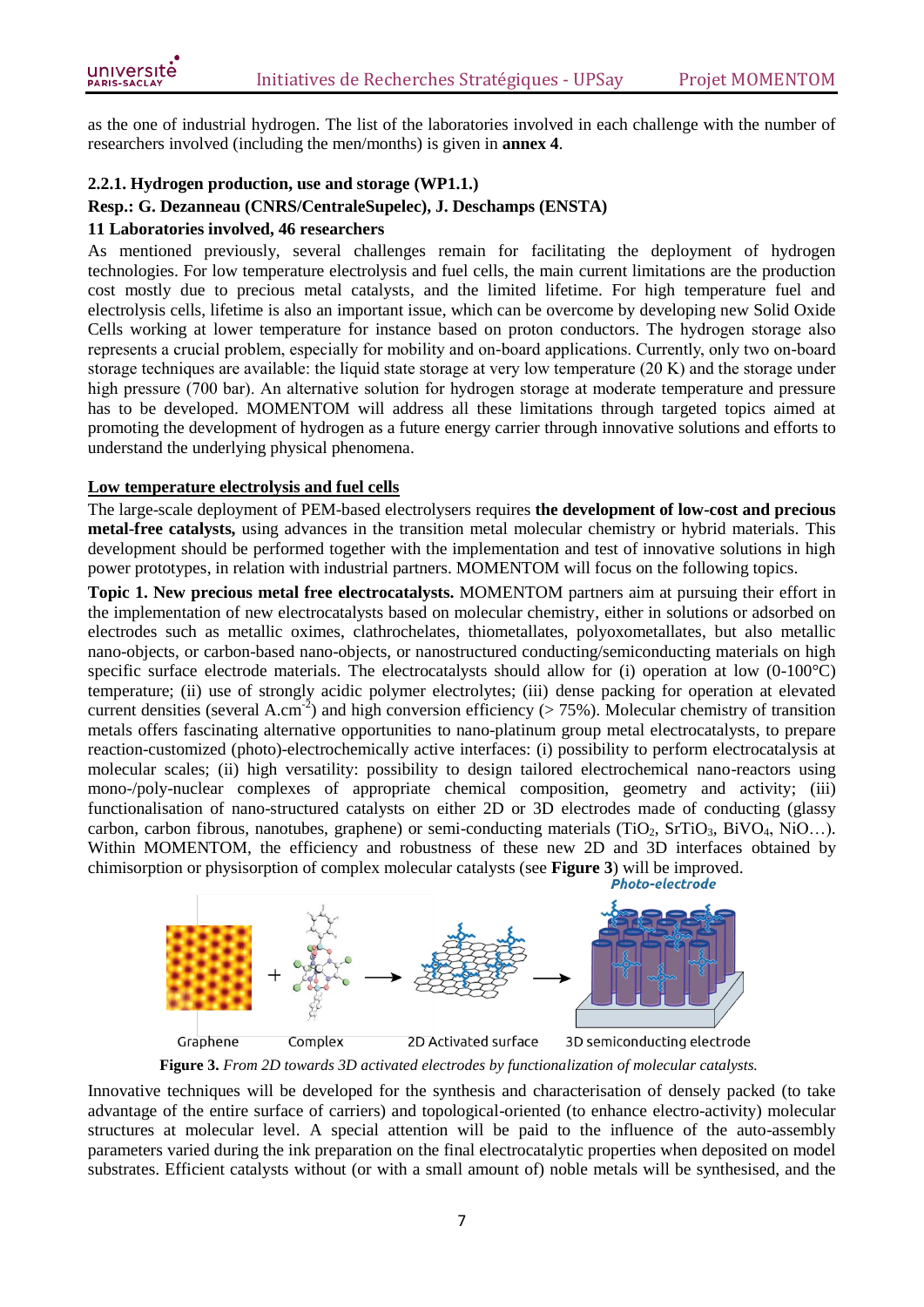existence of synergetic effects between catalysts on the one hand, and between the catalyst and the host substrate serving as electrode will be investigated.

**Topic 2. Reversible fuel-cell mode/electrolyser mode systems.** In the design of a regenerative fuel cell, two approaches may be taken: (i) the fuel cell and electrolysis units may be kept separate; (ii) only one unit operates as a fuel cell and an electrolyser, in other words, as a "unitised" regenerative fuel cell. MOMENTOM will develop efficient PEM unitized regenerative fuel cells (PEM-URFCs) with platinum free or very low platinum-group-metal loadings and improved lifetime performances during cycling. The key technology in the development of the unitised regenerative fuel cell is a bifunctional catalyst and electrode able to operate in both the fuel-cell mode and the electrolyser mode.

### **High temperature Proton-Conducting Fuel and Electrolysis Cells.**

Proton conducting Fuel or Electrolysis Cells (PCFCs / PCECs) now emerge as a robust alternative to SOFCs/SOECs. Their main interest lies in an operation at intermediate temperature *i.e.* around 500°C. In this case, the durability of the device is expected to be much higher and the applicability can be extended more easily to mobile applications for which fast turning-on of the device is needed. **PCFCs can achieve** excellent performance  $(455 \text{ mW.cm}^{-2} \text{ at } 500 \text{ °C})$  and long-term durability  $(>1000 \text{ hours without loss})^9$ . In spite of these promising and impressive results, questions remain about the scaling-up of the process and the durability of  $BaZr_{1-x-y}Ce_xY_yO_{3-d}$ -based fuel cells in stack conditions. Understanding the elementary reactions in these proton-conductor devices and improving their efficiency are still needed. MOMENTOM will focus on the following topics:

**Topic 3. Development of specific electrode materials with mixed proton-electron conduction:** until now, good air electrode materials (anion-electron conductors) have been used in PCFCs, so that electrodes represent 20-30% of the cell resistance at 500 °C. Then, possible progresses lie in the development of protonelectron conductor materials. Promising results have been obtained for  $BaCo_{0.4}Fe_{0.4}Zr_{0.1}^{T}Y_{0.1}O_{3-d}$  whose excellent properties seem to be due to proton incorporation and diffusion. Further developments are needed to quantify the contribution of proton in the air electrode mechanisms, using combined advanced experimental methods (nuclear microprobe<sup>10</sup>, conductivity relaxation<sup>11</sup>) and DFT theoretical calculations<sup>12</sup>.

**Topic 4. Explore the durability and aging mechanisms in PCFCs and in PCECs:** while Solid Oxide Fuel Cells have been tested at high temperature for long periods (typically 30000-50000 h), similar tests have not been performed yet for Proton Conducting Fuel/Electrolysis Cells. A deeper understanding of the aging mechanism in PCFCs/PCECs is thus needed. MOMENTOM will perform long term tests and analyse the evolution of both electrolyte and electrode materials, and of their interfaces, with specific attention to the influence of water pressure on electrode material degradation and to the inter-diffusion of species at the electrolyte-electrode interface. Local hydrogen concentration will be measured at a micrometer scale using Ion Beam Analysis (IBA) which will be combined with STEM analysis for performing chemical maps with atomic-scale resolution and FIB 3D reconstruction to quantify the evolution of the electrode components.

#### **Hydrogen storage**

 $\overline{a}$ 

MOMENTOM will focus on solid state storage by adsorption in porous materials, which appears as a promising and efficient alternative solution for hydrogen storage at moderate temperature and pressure**.**

#### **Topic 5. Hydrogen Storage at low pressure in meso(nanoporous)materials**

Metal-organic frameworks (MOFs) are crystalline porous materials consisting of metal ions or metal clusters and organic ligands as linkers. MOFs possess very low densities, huge surface area values, adjustable pore size and functionalising ability of pore walls. However high hydrogen uptake capacities reported in MOFs were at cryogenic temperatures only. Doping of MOFs with various carbonaceous yielded a composite with unusual mechanical and hydrophobic properties and enhanced adsorption capacity  $(x \ 1.5 \ a$ t ambient temperature under 100 bar).<sup>13,14</sup> Recently, ENSTA ParisTech developed post synthetic methods of metal doping of activated carbon-MOF composites, and preliminary results showed extended hydrogen storage

<sup>9</sup> C. Duan, J. Tong, M. Shang, S. Nikodemski, M. Sanders, S. Ricote, A. Almansoori, R. O'Hayre, *Science*, 349, 1321-1326, 2015 <sup>10</sup> S. Sorieul, S. Miro, M. Taillades-Jacquin, J. Dailly, F. Mauvy, M.-H. Berger, and **P. Berger**, Nuclear Instruments and Methods in

Physics Research Section B: Beam Interactions with Materials and Atoms, vol. 266, no. 8, pp. 1430 – 1433, 2008. <sup>11</sup> P.-M. Geffroy, Y. Hu, A. Vivet, T. Chartier, **G. Dezanneau**, *J. Electrochemical Society*, 161, F153-F160, 2014

<sup>12</sup> G. Geneste, A. Ottochian, J. Hermet, **G. Dezanneau**, *Phys. Chem. Chem. Phys.*, 17(29), 19104-19118, 2015

<sup>13</sup> Prasanth K. P. and **Deschamps J.**, *Journal of Material Chemistry A*, 3, **2015**, 7014.

<sup>14</sup> Prasanth K. P. and **Deschamps J.**, *Journal of Porous Materials*, 22, **2015**, 1635.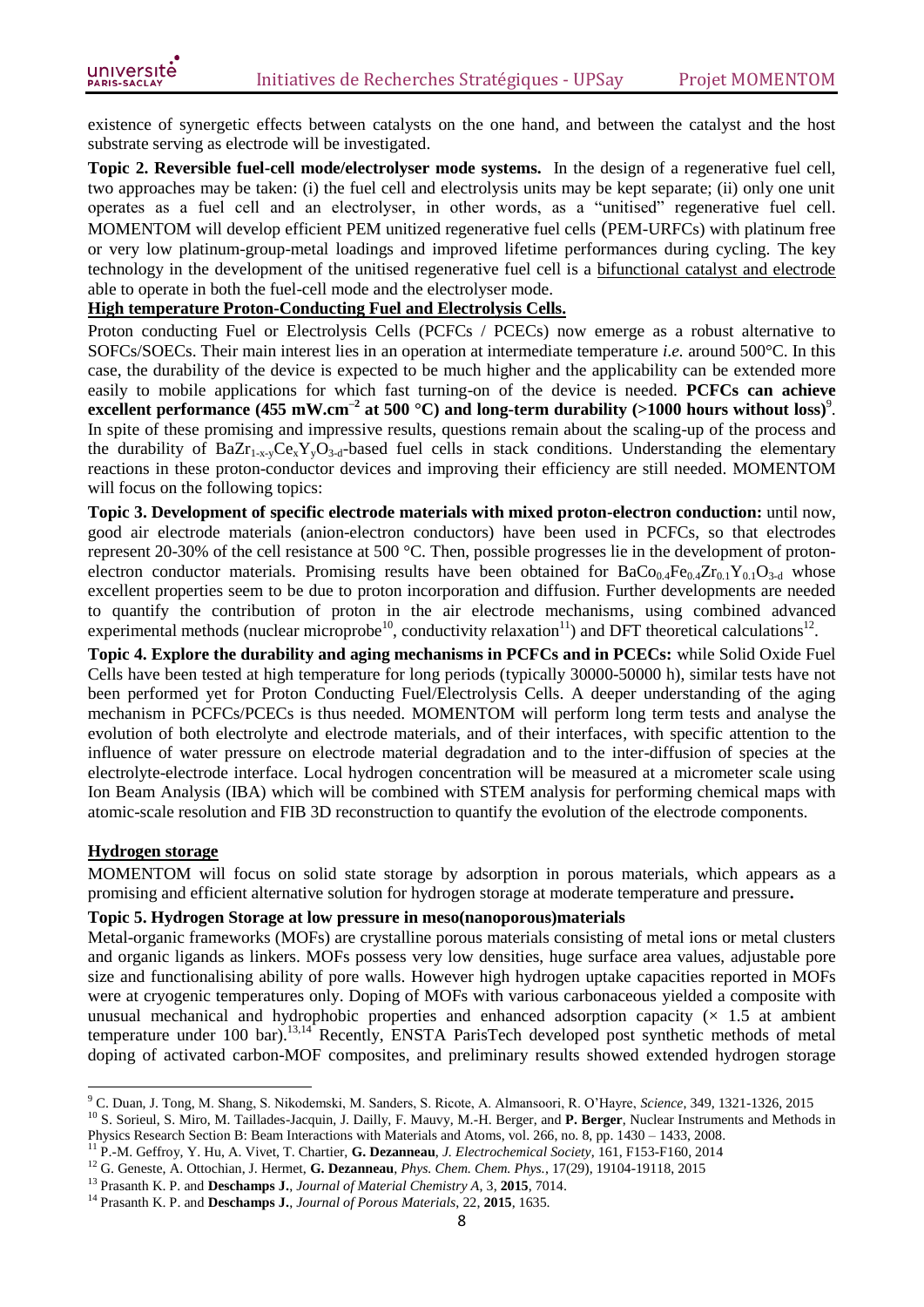**.** 

capacity of a material ( $\times$ 4 at ambient temperature under 100 bar).<sup>15</sup> MOMENTOM will extend the variety of MOF composites by using different forms of carbon and developing new metal-doped composites by post synthetic treatments of the MOF composites. Porous metal nanostructures such as palladium nano urchins<sup>16</sup> and 3D-porous nanoballs (Pd-Pt, Pd-Ni, Pd-Co),<sup>17</sup> developed at LCP, will be tested. Efficient bimetallic porous nanostructures with a low amount of precious metal (Pd) will be also developed to decrease the cost.

#### **2.2.2. Hybrid and multifunctional materials for solar energy conversion (WP1.2.)**

#### **Resp.: Dr. W. Leibl, E. Deleporte (CEA/ENS Cachan)**

#### **19 Laboratories involved**, **60 researchers**

In order to optimise the conversion and storage of solar energy, different research groups of the UPSay will join their expertise to **integrate photoactive cells and electrolyser functions** for the production of **solar hydrogen fuel**. The project will gather the expertise, know-how and large variety of analytical techniques existing at the participating institutes to achieve breakthrough in the field of photoelectrochemical cell technology. The strategy pursued is to obtain multifunctional materials by coupling basic elements developed by the different partners with particular attention to the control of interfaces in the hybrid assemblies and to protection against photocorrosion, which are crucial for efficiency and stability<sup>18</sup>.

Within this workpackage, two kinds of devices will be developed:

- **Photovoltaic-aided electrolysers:** with this device (see **Figure 4**), a photo-induced voltage will be used to obtain the desired electrolysis reaction. Two types of photovoltaic sub-components will be developed, derived from a silicon-based technology, the other one from the recently discovered hybrid perovskite materials. This original device will be treated in topics 6-8.



**Figure 4:** *Schematic representation of a photoelectrochemical device developed in the project*

- **Photo-assisted PEM electrolysers:** In this device, a classical PEM will be reinvented so as to include a photo-catalysis reaction. It is expected that the electrolysis reaction will be obtained at a higher rate or lower voltage. It will be treated in topic 9.

#### **Topic 6. Development of modified SiNW based photoelectrodes**

The objective is the development of photoelectrolysers based on Si-nanowires (SiNW) photoelectrodes incorporating appropriate passivation layers. Very few examples exist where multi-junction Si electrodes have been used to develop hybrid photoelectrodes for the water oxidation reaction or the reduction of  $CO<sub>2</sub>$  in solution.<sup>19</sup> SiNW have also been used for the deposition of metal oxide catalysts for the oxidation reaction<sup>20</sup>.  $S_iNW$  devices have proven promising for high performance and high surface solar cells<sup>21</sup>. Low-temperature deposition as well as plasma-enhanced vapor-liquid-solid nanowire growth assisted by inexpensive Sn make SiNW devices good candidates for our state of the art PEC cells. The nanowire devices feature the following interesting properties for the targeted application:<sup>22,23,24,25</sup>

<sup>15</sup> Prasanth K. P., Catoire L.and **Deschamps J.**, *Journal of Material Chemistry A*, submitted 2016.

<sup>16</sup> Ksar F., Sharma G. K., Audonnet, F., Beaunier P., **Remita H**., Nanotechnology, 22, **2011**, 305609

<sup>17</sup> A. Lehoux, L. Ramos, P. Beaunier, D. Bahena Uribe, P. Dieudonné, F. Audonnet, A. Etcheberry, M. José-Yacaman M., **Remita H**., Adv. Funct. Mater. 22, **2012**, 4900.

<sup>18</sup> Hu, S.; Lewis, N. S.; Ager, J. W.; Yang, J.; McKone, *et al. The Journal of Physical Chemistry C* 119, **2015**, 24201**.**

<sup>19</sup> Alenezi, K.; Ibrahim, S. K.; Li, P. Y.; Pickett, C. J. *Chem-Eur J* **2013**, *19*, 13522

<sup>20</sup> Kenney, M. J.; Gong, M.; Li, Y.; Wu, J. Z.; Feng, J.; Lanza, M.; Dai, H. *Science* **2013**, *342*, 836

<sup>21</sup> Misra, S.; Yu, L.; Foldyna, M.; **Roca i Cabarrocas, P**. *Solar Energy Materials and Solar Cells* **2013**, *118*, 90

<sup>22</sup> Green, M. A.; Emery, K.; Hishikawa, Y.; Warta, W.; Dunlop, E. D. *Prog Photovoltaics* **2013**, *21*, 827.

<sup>23</sup> Kelzenberg, M. D.; Boettcher, S. W.; Petykiewicz, J. A.; Turner-Evans, D. B.; Putnam, et al. *Nature Materials* **2010**, *9*, 368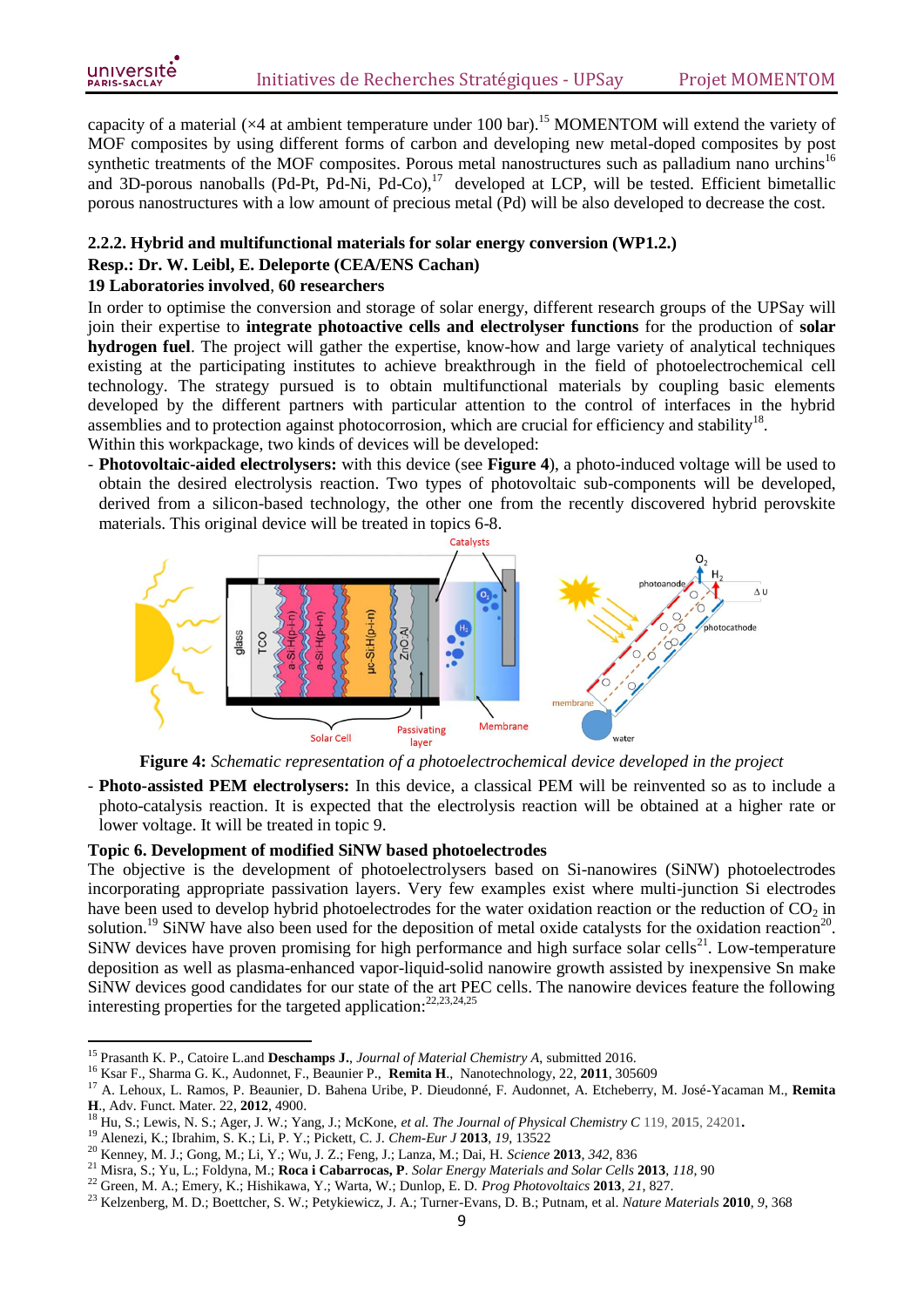- Low cost due to a low-temperature production process;
- Very strong light trapping due to the optical properties of nanowires;
- Very high surface to volume ratio;

- High open-circuit voltage ( $V_{oc}$ ) up to 0.9 V for single junction and >1.5 V for radial tandem device.

The last two properties, normally competing in classical PV devices, are achieved simultaneously due to a very efficient surface passivation during the radial junction solar cell fabrication. By designing triple radial junction devices,  $V_{\infty}$  over 2 V can be expected. The fabrication of these devices is based on established procedures at LPICM based on plasma-assisted vapor-liquid-solid growth of nanowires. The growth will be adapted to metallic substrates to allow easy electrical connection for the use in the PEC. Planar devices (1 to  $20 \text{ cm}^2$ ) will be first fabricated to provide partners with test devices to start developing steps necessary to assemble all building blocks. High  $V_{oc}$  (>2 V) devices will be fabricated using hydrogenated amorphous, polymorphous, and microcrystalline silicon absorbers in double or triple junction configurations.

**Passivation layers** will serve as templates for deposition (resp. attachment) of metal oxide (resp. molecular) catalysts. The most obvious candidates for conductive passivating materials needed for PEC cells are n-type Si-oxide layers developed by PICM. Alternatively, different interfacial layers (TiO<sub>2</sub> and C nanostructures) were recently developed by the NIMBE laboratory to improve the charge transfer between an organic cell and a MoS<sub>2</sub> catalyst for hydrogen photo-production<sup>26</sup>. Ti interfacial layers have been used to drastically increase the photocurrent. The efficiency of these layers will be assessed, together with polyphosphazene (ILV) passivation<sup>27</sup> on  $(-n \text{ and } -p) \text{ In } P^{28}$  or He-ion irradiation at moderate energy and fluences (CSNSM).

# **Topic 7. Development of photoelectrodes based on hybrid perovskites**

Similarly to SiNW-based devices, photoactive devices based on hybrid perovskites are very promising for the generation of electrical power due to their high photovoltaic performances.<sup>29</sup> They have been successfully used for light-driven water splitting, but the perovskite instability limited the cell lifetime.<sup>30</sup> The study of the different sources of instability is an intense research field. Another key topic concerns the interfaces of the hybrid perovskites with the other intra-device layers (electron or hole transporting layers).

A first objective is to **understand the mechanisms governing the phase properties** in addressing the phenomenon at the stage of CH<sub>3</sub>NH<sub>3</sub>PbI<sub>3</sub> type perovskite synthesis by the analysis of structural, physical and optical properties. The bulk and surfaces/interfaces properties will be revealed by X-diffraction and photoemission (LPS), XPS, Auger spectroscopy, and SEM-EDS (ILV, GEMAC). Optical experiments such as continuous and time-resolved photoluminescence (LAC), cathodoluminescence (ILV/GEMAC), FTIR, Raman spectroscopy will allow elucidating the excitonic and vibrational properties and will give insight into the nature of the defects inside the thin layers. THz spectroscopy and Time-Resolved Microwave Conductivity (LCP) will for allow measuring the dynamics of charge carriers.

A second objective is to **modify and control the hybrid perovskite itself and its interface** with other layers: such modifications will allow for better understanding and seek for **increasing the stability,** e.g., at the perovskite / substrate interface: ILV and LPICM will work on the controlled perturbation of the absorbing material, alone and integrated in the device by setting up a methodology of controlled genesis of the degradation and a metrology analysis combining chemical, electrical and optical approaches. A great advantage of the hybrid perovskites is their flexibility, i.e. the possibility of molecular engineering on both the organic and inorganic parts of the molecule (LAC, PPSM). He-ion irradiation (CSNSM) will be used for controlled defect engineering and adjusting the doping level to tune carrier concentrations.

**Topic 8. Deposition of catalysts for the photo-dissociation of water, building and tests of complete cells** N**ew catalysts** will be deposited on the photoelectrodes for **water oxidation** and **proton reduction,** with the central idea to replace noble metal catalysts by cheaper, but similarly efficient and stable systems. Molecular manganese and iron complexes as investigated at ICMMO and LPB<sup>31</sup> are good candidates for catalysts for

 $\overline{a}$ 

<sup>24</sup> Catchpole, K. R.; Mokkapati, S.; Beck, F.; Wang, E. C.; McKinley, A.; Basch, A.; Lee, J. *Mrs Bull* **2011**, *36*, 461

<sup>25</sup> Green, M. A.; Pillai, S. *Nat Photonics* **2012**, *6*, 130

<sup>26</sup> Bourgeteau, T.; Tondelier, D.; Geffroy, B.; Brisse, R.; Cornut, R.; Artero, V.; Jousselme, B. *ACS Applied Materials & Interfaces* **2015**, *7*, 16395.

<sup>27</sup> Goncalves, A. M.; Mezailles, N.; Mathieu, C.; Le Floch, P.; Etcheberry, A. *Chem Mater* **2010**, *22*, 3114

<sup>28</sup> Patent "Polyphosphazène electroless sur semiconducteurs III-P", A. Etcheberry, A-M. Gonçalves, C. Mathieu, J. Vigneron, N. Mézailles, P. Le Floch. Ref : FR2012/051310GC))

see NREL chart gathering efficiencies of solar cells, [http://www.nrel.gov/ncpv/images/efficiency\\_chart.jpg](http://www.nrel.gov/ncpv/images/efficiency_chart.jpg)

<sup>30</sup> Luo, J.; Im, J. H.; Mayer, M. T.; Schreier, M.; Nazeeruddin, M. K.; Park, N. G.; Tilley, *et al.*, M. *Science* **2014**, *345*, 1593.

<sup>31</sup> Herrero, C.; Quaranta, A.; Leibl, W.; Rutherford, A. W.; Aukauloo, A. *Energ Environ Sci* **2011**, *4*, 2353.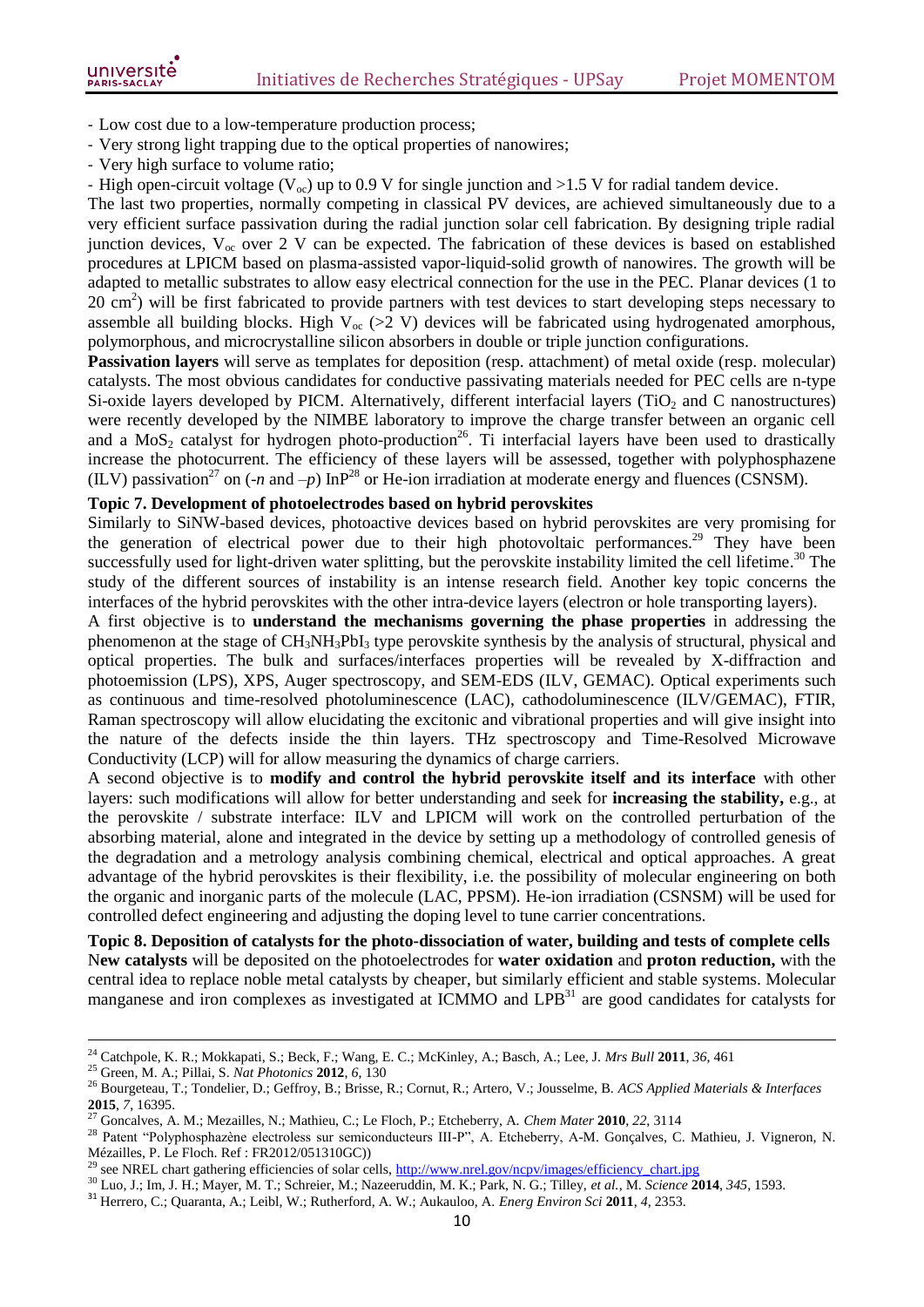water oxidation and will be covalently grafted to the photoanodes. For the photocathode, we will use the novel cobalt-based molecular catalysts for  $H_2$  evolution that have been shown to lead, upon reduction in presence of acids, to the formation of highly active cobalt **nanoparticles** (electrodeposition or radiolytic reduction)<sup>32</sup>. Radiolysis allows also synthesis bi- or multimetallic nanoparticles (based on Ni, Co, Fe, etc).<sup>33</sup>

**Metal oxides** catalysts based on cobalt, iron or Mn that have previously shown catalytic properties toward water splitting in highly acidic conditions will be studied at higher pH. The aim is to have an efficient catalyst that works at the same pH than the catalyst at the (photo)cathode. The targeted pH range is between 3 and 4. For easy deposition the catalysts should be made by sol-gel process, hydrothermal technique or radiolysis. Thus the cobalt phosphate catalyst that has recently been reported by some of us to split water in acidic and neutral medium, will be used at the photo-anode. A new synthesis method will be developed to obtain solutions of cobalt phosphate nanoparticles processable by spin- or spray coating.

**Molybdenum sulfide** is a very efficient catalyst for proton reduction, but only in highly acidic conditions (0.5 M in sulfuric acid). To improve the chemical stability of photocathodes alternative inorganic catalysts based on Mo, Co, Cu, Ni, or W will be studied to work at higher pH. Thus, recently reported electro-catalysts like ternary sulfide of  $(Cu_2MoS_4)^{34}$  or of cobalt–tungsten and nickel–tungsten<sup>3516</sup> which present efficient and robust electrocatalytic properties for the HER in water over a wide pH range will be synthesized in nanoparticle form to be spray-coated or spin-coated on different electrodes.

For the characterisation of the hybrid materials developed in **topics 7 and 8**, and the development of a functional PEC cells, different characterisation techniques will be used (p.16). We will study the reaction sequences occurring after light excitation and to identify bottlenecks and degradation pathways.

This topic finally includes the testing of these photoelectrodes in well characterized half-cells and their coupling in a PEC prototype device. For the construction of a **complete PEC device** two architectures will be tested: a single high-performance photoanode coupled to a cathode or photoanodes and photocathodes in a tandem configuration. In the latter case, light excitation of the two electrodes has to be managed by adjusting the absorption properties or geometrical architecture. The best photocathodes and photo-anodes will be assembled with a proton-conducting membrane to make the target device. Small-scale test cells are available for example at LPB, larger versions will be developed at the prototyping platform.

#### **Topic 9: Photo-assisted PEM electrolyser.**

Parallel to the photovoltaic-aided electrolyser, we will develop an innovative concept of hybrid photoelectrochemical cell for the photo-assisted electro-dissociation of water and the production of hydrogen of electrolytic grade. The concept is that of a PEM (polymer electrolyte) cell equipped with two photoelectrodes that will perform the endergonic water dissociation with an input of both photons (sunlight energy) and conventional electricity, the proportion of which being an operating parameter, adjusted as a function of sunlight availability .

It aims at providing a photo-assistance to a conventional water electrolysis cell that has poorly been considered in academic research. Differently put, if one or two photo-electrodes are incorporated to a PEM water electrolysis cell, it can be expected that absorption of sunlight radiation will alleviate the electricity consumption (in kWh/kg  $H_2$ ) required by the DC power source alone. The main goal will be first to develop and test efficient photoanodes and photocathodes active in acidic aqueous media, then to incorporate them in the PEM water electrolysis cell. Practical developments will be limited to the monocell up to  $250 \text{ cm}^2$  and tests will be performed using sunlight simulators available within the consortium. To reach this goal, MOMENTOM consortium will offer the inputs of experts on semiconductors, molecular electrocatalysis and electrochemical engineering.

# **2.2.3. Disruptive materials for high efficiency energy storage (WP1.3.) Resp.: F. Miomandre (ENS Cachan) / F. Ozanam (CNRS/Ecole Polytechnique) 11 laboratories involved, 32 researchers**

 $\overline{a}$ 

<sup>32</sup> Cobo, S.; Heidkamp, J.; Jacques, P.-A.; Fize, J.; Fourmond, V.; Guetaz, L.; **Jousselme, B**.; Salazar, R.; Ivanova, V.; Dau, H.; **Palacin, S**.; Fontecave, M.; Artero, V. *Nature Materials* **2012**, *11*, 802.

<sup>33</sup> Luna, A. L.; Novoseltceva, E.; Louarn, E.; Beaunier, P.; Kowalska, E.; Ohtani, B.; Valenzuela, M. A.; **Remita, H**.; Colbeau-Justin, C. *Appl Catal B-Environ* **2016**, *191*, 18.

<sup>34</sup> Tran, P. D.; Nguyen, M.; Pramana, et al. J. *Energ Environ Sci* **2012**, *5*, 8912

<sup>35</sup> Tran, P. D.; Chiam, S. Y.; Boix, P. P.; Ren, Y.; Pramana, S. S.; Fize, J.; Artero, V.; Barber, J. *Energ Environ Sci* **2013**, *6*, 2452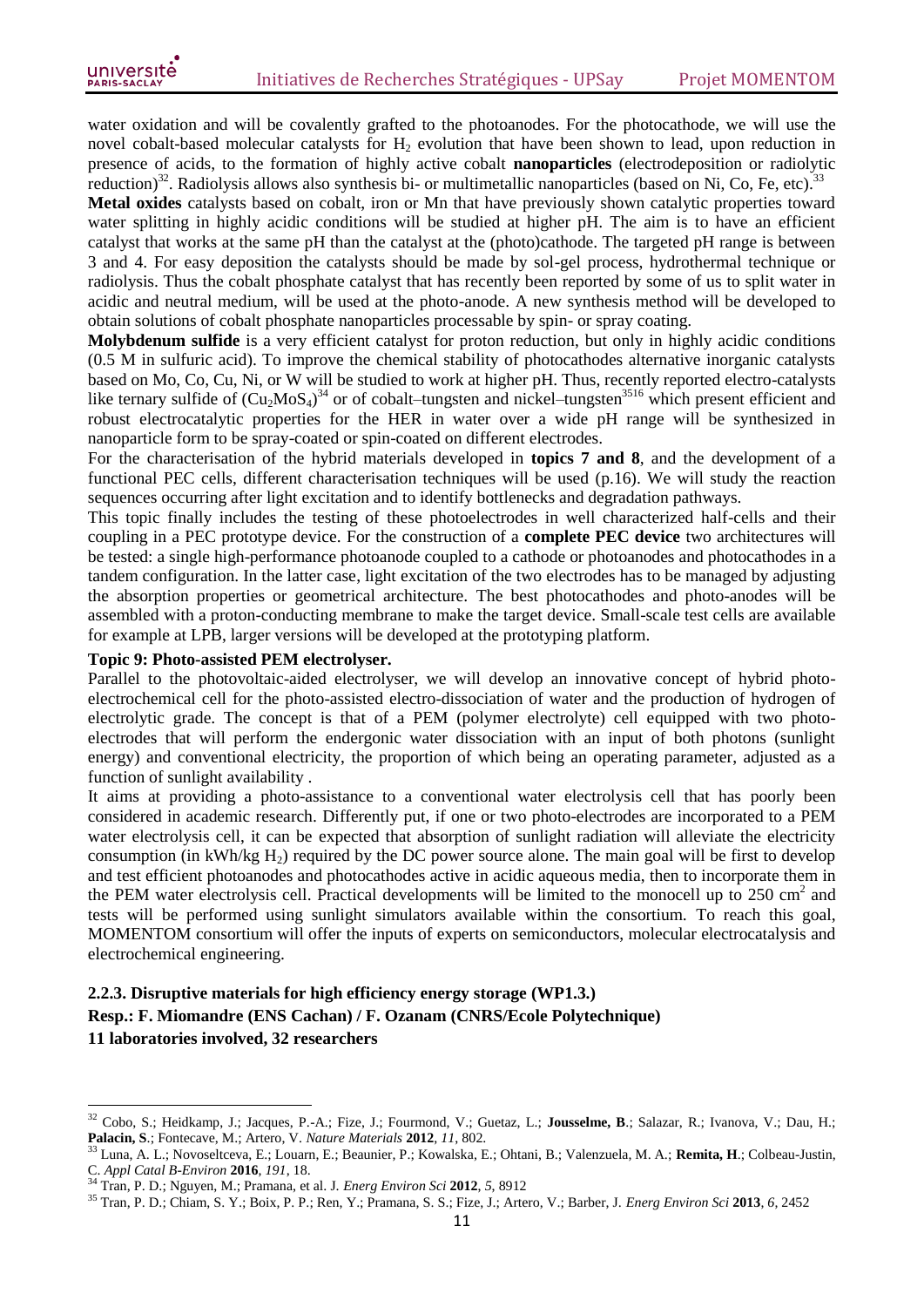MOMENTOM will develop innovative systems and materials for electrical storage (batteries and supercapacitors) of potential industrial interest in the coming years. The project will focus both on the synthesis of materials and on the fundamental understanding of the phenomena at work in the devices through advanced characterisation. The coupling between synthesis and characterisation will facilitate strong collaboration between the different partners and open the way to ambitious national and European projects around MOMENTOM. As sketched in **Figure 5**, four different research axes, with different degree of maturity (from high to low) will be considered.

**Topic 10. Advanced Li-ion: high energy density and efficient anodes.** Silicon based negative electrodes could theoretically increase the energy density of the negative electrode of Li-ion cells by a factor of 10 as compared to graphite currently used in commercial batteries, but are not yet developed at the industrial scale due to rapid fading of the performance. In order to overcome this issue, MOMENTOM will focus on two innovative systems: core@shell Si@C nanoparticles and Si-methyl thin films. These two electrode materials have been elaborated within MOMENTOM teams and present promising characteristics for improving the electrode stability. A new class of hybrid materials, polyoxometallate (POM)-carbon composites, will also be investigated. Due to the high number of electrons that POM compounds exchange during oxidation/reduction process (more than 10 with some specific metallic centers), they could advantageously increase the energy density of the battery. MOMENTOM teams have a recognized expertise in these materials (both in terms of syntheses and electrocatalytic properties) and thus are best suited for assessing their inedited use as active materials for high power secondary batteries. For all of the selected systems, a combination of techniques (TEM, XPS, X-Ray analysis, FTIR, nuclear probe) will be used, possibly coupled to advanced electrochemical characterisation such as impedance spectroscopy for better understanding the elementary electrochemical processes occurring from the interface to the bulk of the electrode.<sup>36</sup> This effort is aimed at assessing the performances of the materials and architectures in the conditions of battery operation.

**Topic 11. Solid-state batteries.** All-solid-state batteries using an inorganic electrolyte with cationic conduction driven by mono or multivalent  $(L<sup>+</sup>,$  $Mg^{2+}$  and  $Al^{3+}$ ) ions is another technology favored by industrials, since it can provide high energy density and solve safety problems. MOMENTOM



**Figure 5:** *the four topics of the challenge "Disruptive materials for high-efficiency energy storage"*

teams will synthesize new solid electrolyte materials (Garnet and Nasicon-type materials and new high entropy oxides $37$  exhibiting superionic conductivities at room temperature) and optimise the assembly conditions with electrode materials. Combination of electrochemical characterisation, structural, spectroscopic and analytical techniques available in the MOMENTOM consortium will deepen the understanding of the cationic dynamics (mono and multivalent) through structured networks of the material. Of great interest is the study of the interfaces between the solid electrolyte and the electrode, poorly studied in the literature while it will be the main hurdle to overcome to envision a commercialisation. This is precisely a domain in which MOMENTOM teams have recognised expertise and can access a set of relevant characterisation techniques.

**Topic 12. Magnesium-ion batteries: high energy and stable anodes.** Mg batteries using Mg metal as negative electrode show great promise as a high energy, cost-effective and safe battery technology. However, magnesium metal is not stable in conventional electrolyte solutions, preventing its use in the battery. On the contrary, Mg alloys compounds, analogous to the Li alloys negative electrodes, possess adequate stability in conventional electrolytes and slightly higher potentials than pure Mg metal. MOMENTOM teams will then elaborate **high capacity and efficient negative electrodes**, based on nanostructured Mg alloys compounds. Unexplored binary or ternary alloys (based on Mg with Sn, Sb, Bi, In, Ga) will be synthesised in order to obtain cycling performance (capacity, coulombic efficiency) higher than the state-of-art materials. The

**.** 

<sup>36</sup>S. Larfaillou, D. Guy-Bouyssou, F. Le Cras, S. Franger, J. Power Sources 319**,** 2016, 139

<sup>37</sup> D. Berardan, S. Franger, A.K. Meena, N. Dragoe, J Mater Chem A 4, 2016, 9536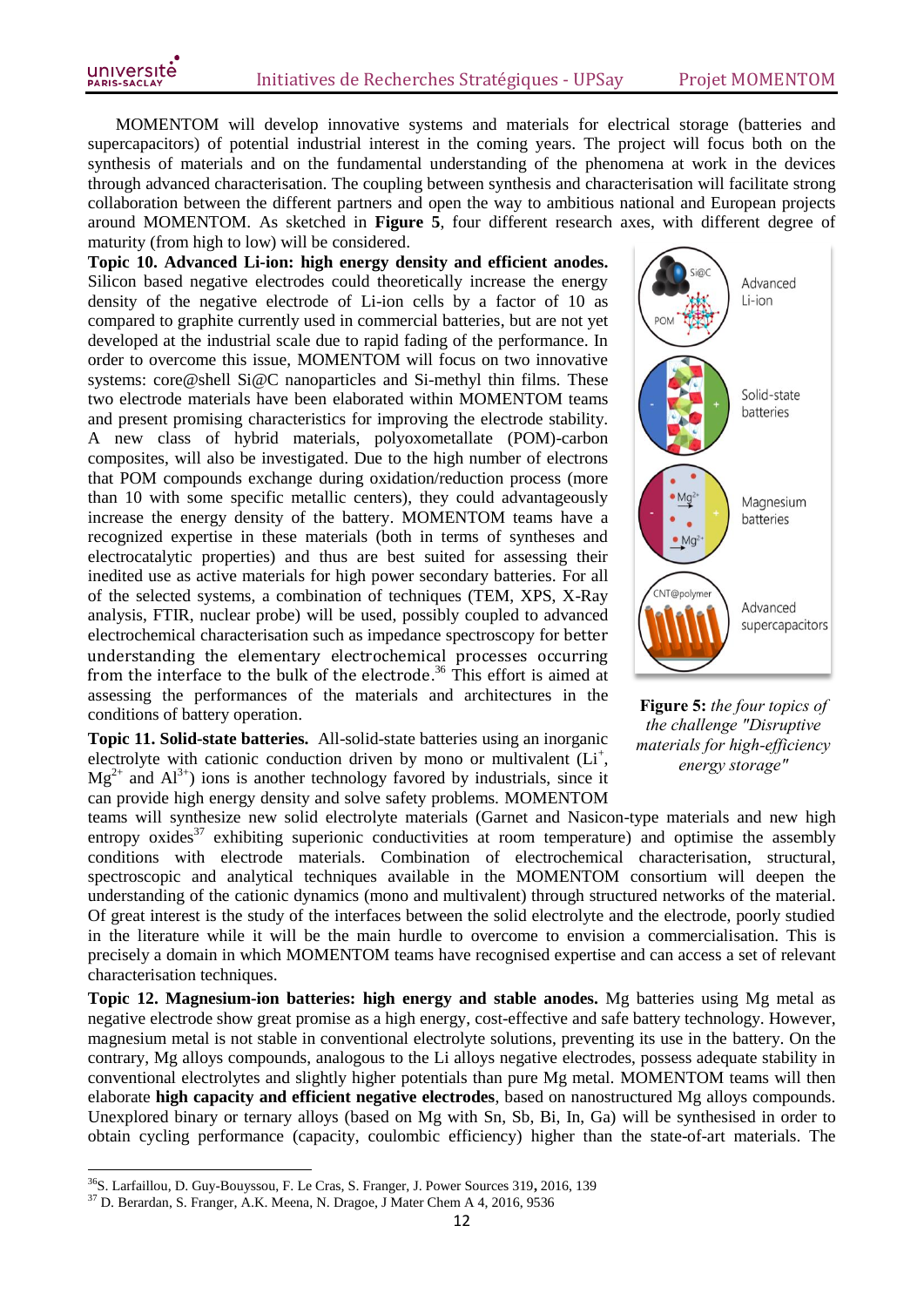nanostructuration will be beneficial to develop highly efficient negative electrodes for Mg-ion batteries, mitigating the large volume changes predicted upon full magnesiation and enhancing the sluggish diffusion of Mg2+ ions in the solid. Here again, electrochemical and structural/morphological characterizations will be used for understanding of the magnesiation/demagnesiation reaction mechanisms of the new compounds. A particular attention will also be paid on the reactivity at the interface of the electrode with the electrolyte.

**Topic 13. Advanced nanostructured materials for supercapacitors.** Carbon nanotubes (CNT) are good candidates as electrode materials for supercapacitors due to their high specific area, especially when designed as aligned carpets according to a CVD process now well mastered in the CEA/NIMBE group. In that case they can host a secondary active material like a conducting polymer or metal oxide nanoparticles leading to very high capacitance values when ionic liquids are used as the electrolytes.<sup>38</sup> For optimizing these assemblies, the initial formation of metallic oxides on the CNT surface will be first investigated *ex-situ* using X-ray absorption and fluorescence spectroscopies to make further correlation with the morphological and structural analysis of the active material upon electrochemical solicitations obtained by *in operando* analysis. Other materials will be considered. CNTs will be associated to PVDF to get CNT/PVDF binary composites and boron nitride nanosheet (BNNS)/CNTs/PVDF ternary composites with different molar ratios. We will use the combination of solution casting and extrusion-injection processing in order to achieve an optimal dispersion of nanofillers in the PVDF matrix. Functionalised graphene sheets modified through covalent linkage are also promising materials since the decrease of the intersheet interactions can be used to insert other energy storage materials like conducting polymers to design highly capacitive hybrid materials as shown in PPSM.<sup>39</sup> Finally, new high entropy oxides, recently synthesized,<sup>40</sup> exhibit huge dielectric permittivity on a wide frequency domain, and its value can be tuned by the temperature and/or the chemical composition, which can be of great interest for supercapacitance applications.

#### **2.2.4. New energies and society (WP1.4.)**

**Resp.: P. Schembri (UVSQ)**

**.** 

#### **4 laboratories involved, 11 researchers**

MOMENTOM will tackle the new energy issues from a macro and microeconomic perspective. A theoretical model will formalise the **regime switching** from brown **to green technologies**, and, starting from available empirical data on hydrogen and solar power, we will simulate future scenarios considering alternative public policies to implement the regime switching. After considering the economic transition at the macro level, we the micro level will be used through a **sector analysis**, studying the impacts of the investment strategies (in green technologies) in the electric/mobility sector (uses, analysis of supply and demand, innovation adoption). This research will be complemented by a **field study** on land transportation to test the relevance of our research program, bridging the macro-micro and normative issues and contributing to their relevance.

**Topic 14: Energy transition (macroeconomic approach).** The energy transition will be modeled with sustainable growth models with **regime switching** (dynamic general equilibrium models coupling traditional endogenous growth literature with technological change and (non-) renewable resource and pollution models mainly used in environmental economics). The difficulty is on the computation of explicit analytical trajectories including the switching and the tipping point so as to provide robust conclusions. From a mathematical point of view, the existence of solutions will be addressed through standard topological arguments, while the stability properties, including the technological switching, will be analysed through the bifurcation theory (either local or global). From an economic point of view, we will compare the first best (planner's solution facing resource constraints) with the second best (market solution based on prices under public policies (fiscal policy and pollution permits). The first best takes into account not only the production but also the pollution level and their impact on future generations. The optimal trajectory is characterised by two successive regimes: first, the economy uses the fossil resources, pollutes and finances the R&D on green technologies, and then it adopts these new technologies based on the **complementarity between renewable energies and hydrogen**. The way to discount the future and weight the welfare of future generations remains a controversial issue that will also be discussed. The introduction of (energy) policies makes the positive model more difficult to solve. Starting from available empirical data on hydrogen and solar power, we will

<sup>38</sup> S. Lagoutte, M. Pinault, P-H Aubert, F. Tran-Van, C. Chevrot, D. Sarrazin; FR2962450, WO 2012/004317 A1 ; S. Lagoutte, P.H. Aubert, M. Pinault, T.V. Francois, M. Mayne-L'Hermite, C. Chevrot, Electrochim. Acta, 130, 2014, 754.

<sup>39</sup> Li Y., G. Louarn, P.H. Aubert, V. Alain-Rizzo, L. Galmiche, P. Audebert, **F. Miomandre**, Carbon 105 (2016) 510-520

<sup>40</sup> D. Berardan, **S. Franger**, D. Dragoe, A.K. Meena, N. Dragoe, Phys Status Solidi RRL **10**, 2016, 328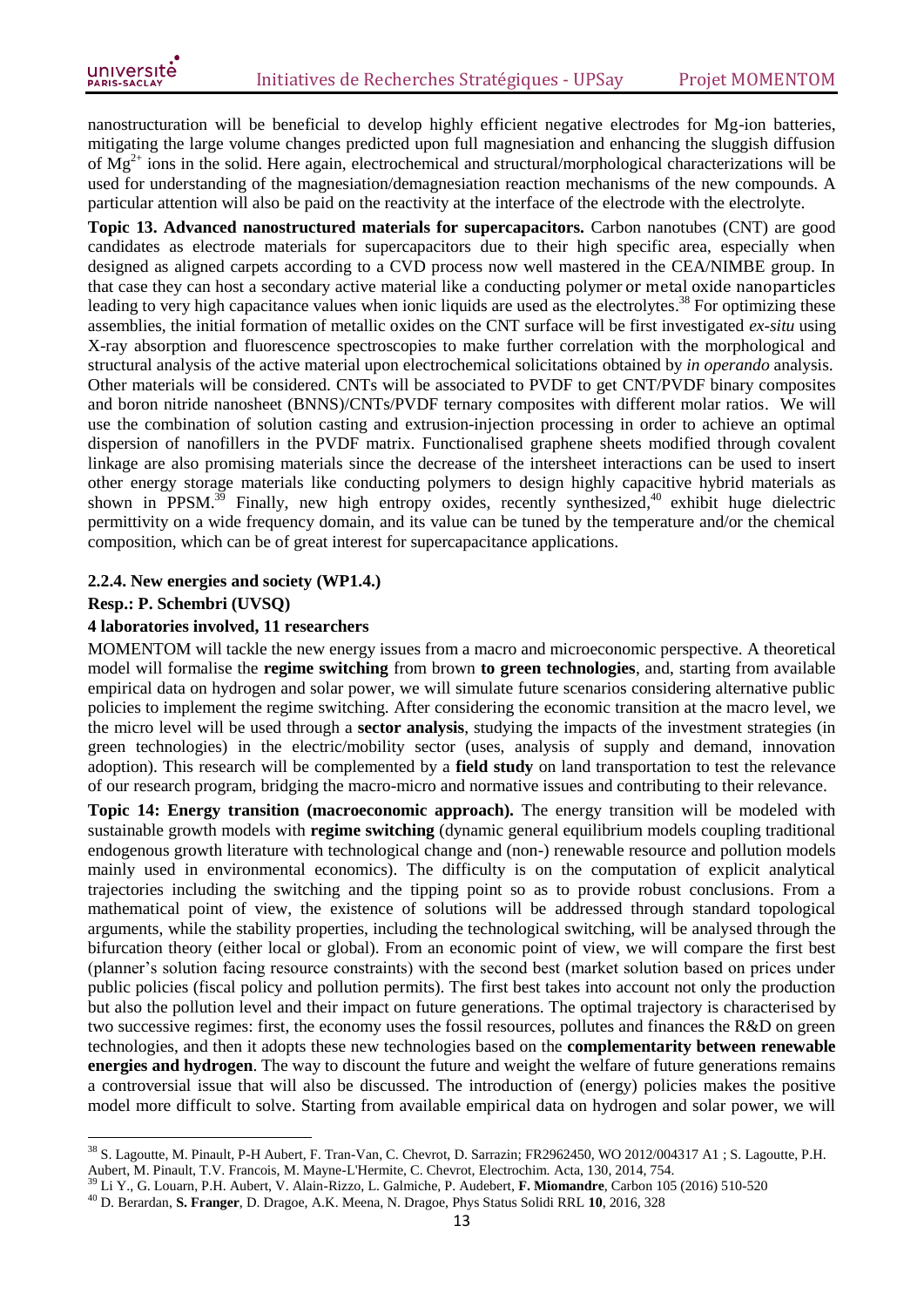simulate future scenarios according to alternative public policies to promote regime switching and we will provide **policy recommendations**. The numerical simulation of future scenarios has to take into account the energetic transition to hydrogen and solar power based on (public) investments in R&D and on other policy solutions identified in the theoretical model). The very question remains how to finance the energy transition either on the supply side (R&D and infrastructures) or on the demand side (education and communication to change individual and social preferences). Traditional policy tools such as taxes or subsides could turn to be inappropriate in the current globalized context where externalities, free-riding and public budget constraints play a role. Other solutions based on new financial engineering and leverage jointly with the restorations of missing markets (pollution permits) may represent suitable alternative to a traditional fiscal approach. Anyway, the issue remains to estimate whether empowered fuel cells and new nanomaterial to convert solar power will significantly impact economic growth and reduce emissions causing global warming or will remain an epiphenomenon even in presence of proactive public policies.

**Topic 15: Mobility (multi-sector analysis and field study).** Macroeconomic representation is suitable to capture economic transitions/bifurcations. However, a multi-sector analysis is necessary to capture the complementarity between hydrogen and new energies. Dynamic general equilibrium models are more complicate to handle sector-specific aspects. To capture the integrated energy-mobility system, we will develop an input-output model extended to include electro-mobility and its environmental implications (**sector analysis**). We focus on investment strategies and the corresponding impacts of investments on society. The relationship between the costs and benefits of these new energies and the scale and profile of investments will be assessed. We study the extent to which the technological solutions need to be applied and involve up-front capital investments, as well as the subsequent lifespan of the corresponding assets. We focus on the speed at which they can be deployed by using a neo-Schumpeterian approach of technological change based upon the notion of path dependence. With respect to the temporal dimension of sustainability, we examine the extent to which current investment strategies facilitates (or limits) the ability of the system to adjust investment strategies in response to new information about the value of these technological solutions in the mobility sector. **Land transportation** (passenger and merchandise) is a major and growing segment of GHG emissions. It is also responsible for local and regional pollution going along with the increasing urbanization. Hydrogen can play a significant role in the decarbonisation of land transportation. This sector provides a major opportunity for deepening and testing our research. Firstly technological innovation in hydrogen has to be analyzed in a context of parallel developments in other technologies such as electric battery; Green and efficient production and storage of hydrogen are keys in this technological race. Secondly, changes in behavioral habits play an important role in reshaping the various modes of transportation (private versus collective, car sharing…); These changes have to be integrated in future demand trends. Thirdly, multiple policy instruments are commonly used to promote green technologies in transportation both upstream (R&D, infrastructures) and downstream (rebates on vehicle purchasing price as well as various perks such as access to express lines or free parking); The efficiency and consistency of these instruments remain problematic. This **field study** will allow for building bridges between the macro-micro and normative issues addressed in this research program and contribute to their relevance.

# **2.2.5. Implementation of WP1: Challenges**

#### **Research actions**

WP1 is dedicated to the exploration of research challenges, which will make the object of significant efforts by the involved laboratories (more than 688 men.month all along the project corresponding to 19 full time equivalent (FTE)). Specific actions will be launched by MOMENTOM to facilitate the realisation and building of inter-laboratories projects: Master students, post-docs… We expect also that ANR projects will be launched during the generic call of 2017, involving several groups of the MOMENTOM project. As such, the joint reflexion necessary for the building of the MOMENTOM project has been particularly useful for generating new ideas and innovative research paths.

#### **Young researchers recruitment**

We have identified **15** strategical topics to be explored within the MOMENTOM project. In support to the proposed research orientations, we ask for some budget to recruit post-doctoral researchers. These will be recruited exclusively on one of these **15** topics. The selection of the candidates will be realised by the Executive Board on the following criteria: excellence of candidate, inter-laboratory character of the proposed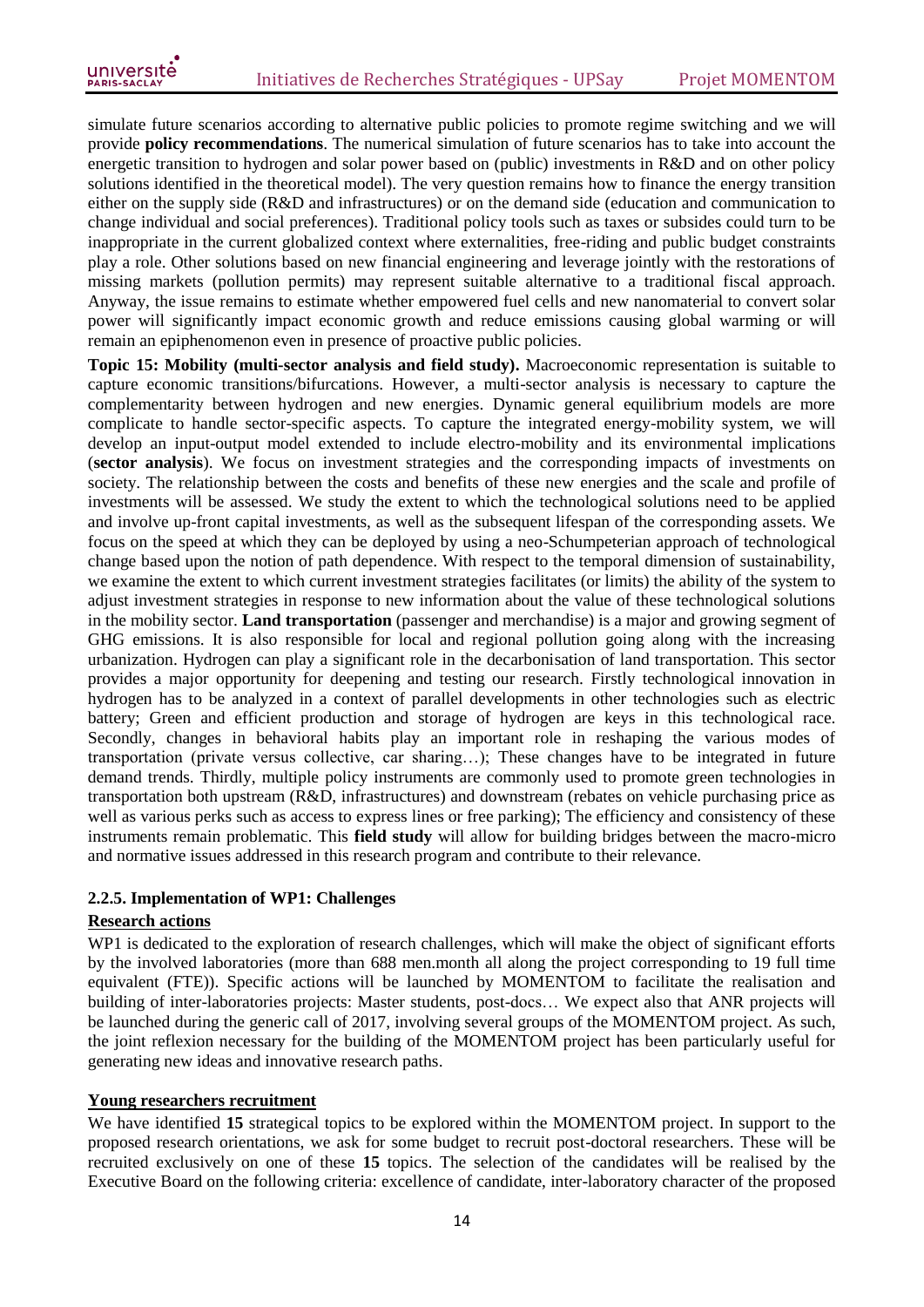research, novelty and impact of the post-doc project. In the **phase 1** of the project (asked by University Paris-Saclay), and in order to start quickly on the topics considered as strategically the most important, we have chosen to fund four 1-year **post-doctoral positions** on the following topics:

- New platinum-free electrocatalysts for Proton Exchange Membranes (WP1.1., Topic 1)
- Photoelectrodes for the chemical conversion based on Silicon nanowires (WP1.2., Topic 6)
- Anodes materials for efficient electrical storage (WP1.3., Topic 10)
- Energy transition, economic policy, land transportation (WP1.4., Topic 15)

For the **Phase 2**, a call will be launched at the end of 2017 to recruit a second batch of 7 post-docs for 1-year contracts to start at the very beginning of 2018.

For the attribution of **master grants**, there will be also a 2-phases process. For **phase 1**, the executive board will attribute these master grants on topics not covered by post-docs. These master grants will allow selecting and preparing good PhD candidates f. A similar process will be launched for the **phase 2**, by the end of 2017.

# **Specific instrumentation for characterising the materials**

The Paris-Saclay University (UPSay) gathers a unique ensemble of characterisation methods and tools that can be used in order to describe and optimise the energy harvesting and conversion systems developed within this project. State-of-the-art facilities encompass, e.g., bulk structural properties (XRD, Raman spectroscopy, ...), surface characterisation (XPS, Auger, ...), electrical and electrochemical measurements, (cyclic voltammetry, impedance spectroscopy in working conditions, chronoamperometry, dielectric measurements, breakdown voltage, …), catalytic, electro-catalytic and photocatalytic properties, nanoscale chemical characterisation (STEM, SEM, NanoIR….). More dedicated available techniques include **Tera Hertz spectroscopy** and **Time resolved Microwave conductivity** (TRMC) to study the charge carrier dynamics respectively at fs/ps and ns time scales and **time-resolved optical and photocurrent measurements** to obtain further information on the **dynamic properties.**

**"In-Operando analysis"** refers to non-destructive techniques used to follow the physicochemical processes occurring in a device during its operations. The aim is to analyse how the interaction between different components affects the efficiency of the device as well as its aging. Reaction products  $(O_2, H_2)$  will be quantitatively determined by GC/MS to determine Faradaic yields. Together with quantification of the incident photon flux, this will determine overall energy conversion yields for the devices. Stability will be assessed by measuring the current over extended time periods. For in operando characterisation, specific sample holders will be developed at the prototyping platform within the MOMENTOM Resource Center.

Among others, **the nuclear microprobe analysis** can be used to probe a sample with energetically light ion beams (protons, deuterons, helions-3 and helions-4) and analyse the material composition through the interactions generated with the atoms encountered on the pathway. These measurements can be performed *ex situ* and now *in situ/in operando* thanks to the development of an electrochemical cell dedicated to nuclear probe analysis (patent in preparation). This technique has already been successfully applied *ex situ* on cycled LiFePO<sub>4</sub> electrodes where mapping of the different components were obtained and immobilisation of lithium as micrometric clusters was evidenced and correlated to the aging of the electrode $41$ .

The morphological and structural changes in the materials of interest will be investigated *in operando* using the **SAMBA and ROCK beamlines of the synchrotron SOLEIL**. For example, in the case of carbon nanotube carpets, the initial formation of metallic oxides on the CNT surface will be first investigated *ex-situ* using X-ray absorption and fluorescence spectroscopies to make further correlation with the *in operando* analysis. A specific constant flow electrochemical cell has been tailored in LAMBE to investigate the electrolyte-electrode interface using X-ray analysis upon electrochemical solicitation. In operando infrared spectroscopy is also available at X/PMC and leads to chemical information on both the bulk lithiation process of the electrode and the chemical evolution of the electrode/electrolytes interface.<sup>42</sup>

#### **2.3.WP2 - Resource Center**

1

One key action of MOMENTOM is the creation of a Resource Center to facilitate exchanges between academic and industrial partners, to support the design and fabrication of unique devices for scientific,

<sup>&</sup>lt;sup>41</sup> Habrioux, A. *et al.* Nuclear microanalysis of lithium dispersion in LiFePO<sub>4</sub> based cathode materials for Li-ion batteries. *Nucl. Instrum. Methods Phys. Res. Sect. B Beam Interact. Mater. At.* **290,** 13–18 (2012)

<sup>&</sup>lt;sup>42</sup> D. Alves Dalla Corte, G. Caillon, C. Jordy, J.-N. Chazalviel, M. Rosso and F. Ozanam, Adv. Energy Mater. 6, 2016, 1501768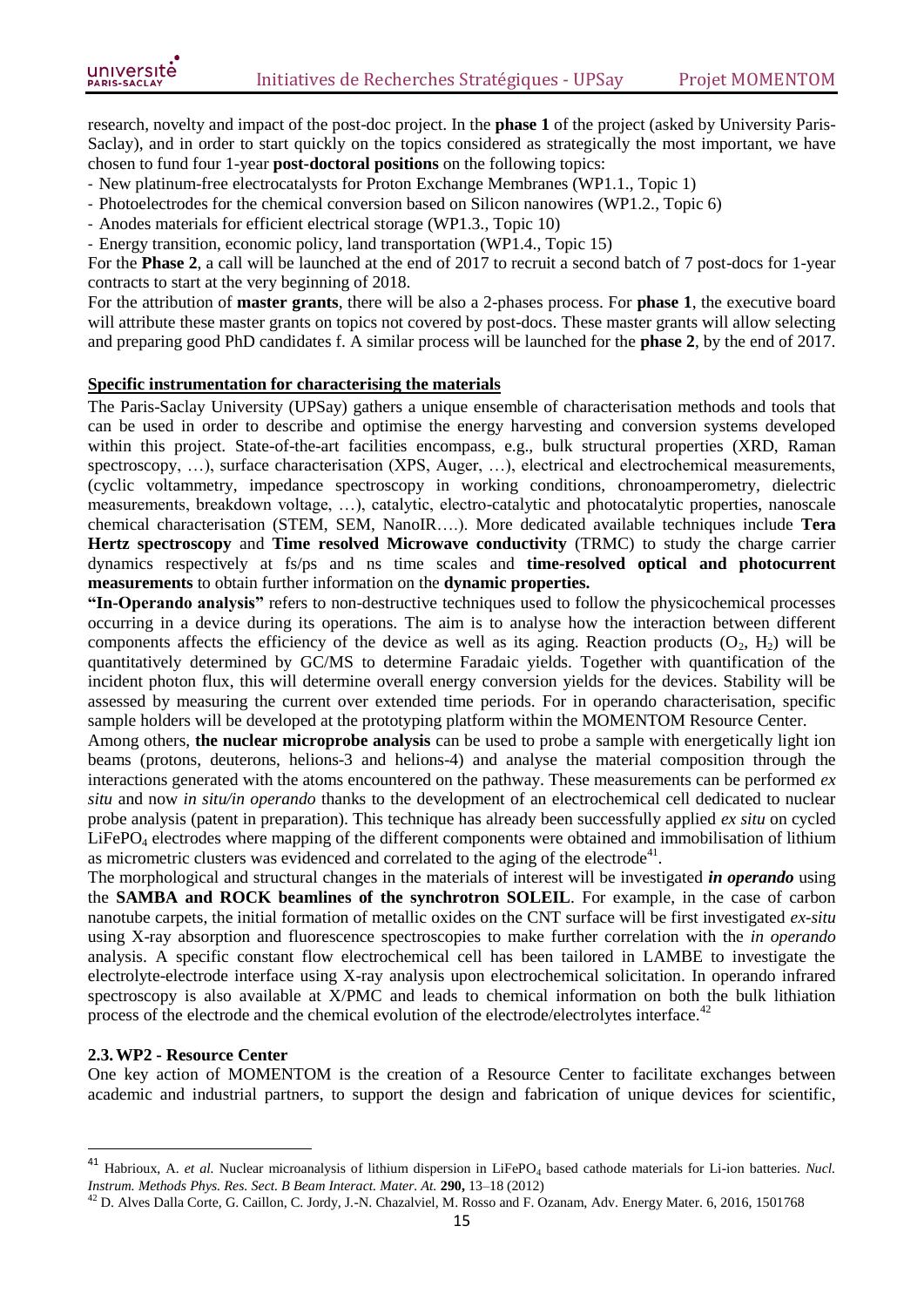training or outreach purpose, and to favour the sharing of equipment. *In fine***, its objective is to ensure the future of the MOMENTOM project by developing sustainable relations with industrial partners.**

This Resource Center will be managed by P. Gaucher, an expert of materials science who has experience in the coordination of European projects and in the development of projects with industrial partners (CV in **annex 3**). P. Gaucher will lead the aspects related with valorisation, promotion of the laboratories at the European level. Relations with industrial partners will rely on F. Plais (CV in **annex 3**), currently in charge of the industrial valorisation service at Ecole Polytechnique. A. Aukauloo and H. Remita will lead the educational and dissemination aspects. The Center will also include a recruited engineer for the daily technical operations at the prototype platform.

# **2.3.1. Prototyping platform (WP2.1.)**

Within the Resource Center, the objective of the prototyping platform is dual:

**i) To develop specific scientific tools to characterise materials** *in operando*. The intent is to favour the development of devices allowing to assess the behaviour of advanced material in working conditions by coupling to characterization facilities like Soleil synchrotron. Here are few examples of such devices:

- *In operando* Raman micro-spectroscopy of the membrane electrode assembly (MEA) of a fully operating PEMFC. Automated system will allow a depth profiling of the fuel cell by an appropriate positioning of the micro-spectroscopy laser focal point for MEA catalytic layer spectroscopy.
- *In operando* X-ray diffraction for Li-ion batteries, to detect cathode material evolution and potential failure upon cycling or overcharge …

**ii) To help laboratories building lab-scale demonstrators** for potential industrial partners and for divulgation purpose: The prototyping platform will have expertise and human resources to help building labscale demonstrators incorporating the advances made during the research program. While materials will be developed at the laboratory scale (button cell,…), the demonstrators will include the electronics, the interface with external sources of energy, the measuring of power efficiency *i.e.* all the required elements to present a fully working device and easily evaluate its efficiency. Examples of such demonstrators might include:

- A hydrogen storage device coupled to a photocatalytic process;
- A packaged power source with embedded electronics (current regulation and energy measurement);
- Small photocatalytic reactors based on modified semiconductors for H<sub>2</sub> production by solar light;
- Small "Hydrogen full value chain" demonstrators for educational purpose.

The prototyping platform will be housed by the "Fabrique" at CentraleSupelec taking benefit from its facilities: *3D-prototyping (Fab Lab), Electronic laboratory with CAO tool, printed circuit technology and measurements facilities, Laser-cutting tools, packaging and assembly techniques*…. In terms of human resources, beside the three permanent people already present at the "Fabrique", a full-time engineer will be recruited, funded by MOMENTOM, to deal with the laboratory projects to be developed at the platform.

#### **2.3.2. Valorisation and industrial relations (WP2.2.)**

**The Resource Center will develop the scientific and technological skills obtained by MOMENTOM's teams, at the academic and industrial levels**. For academic aspects, the objective is to go beyond the classical publishing or participation to conference by proposing a joint expertise to potential academic partners, e.g., at the European level. MOMENTOM ideas/technologies will be presented in dedicated events to meet potential cooperation partners (for instance the Brokerage events organised by the European Commission in the field of Energy), to contact a wide spectrum of companies, universities and researchers from Europe and to foster the creation of **consortia** for the upcoming **Horizon 2020 Energy calls**.

For industrial aspects, the Resource Center will be an interface between the industrial partners and the MOMENTOM involved laboratories. In this case, the experience from F. Plais will be of strong help to develop **relations with industrial partners**. To promote the results of MOMENTOM teams toward industrial partners and settle new partnerships, different strategies are foreseen:

- **Organisation of "Petits-déjeuners university-industry":** specific industrial partners will be invited and recent results and demonstrators from academic partners and specific needs from industry will be presented. They could be organised jointly with the Energy programme of the University Paris-Saclay.
- **Prospection of PMEs in the field of energy**: information about MOMENTOM and results will be sent to partners (including but not limitative, SATT as they receive solicitations from industrial partners, Optics Valley as their role is to strengthen the network of SMEs in the Saclay area…).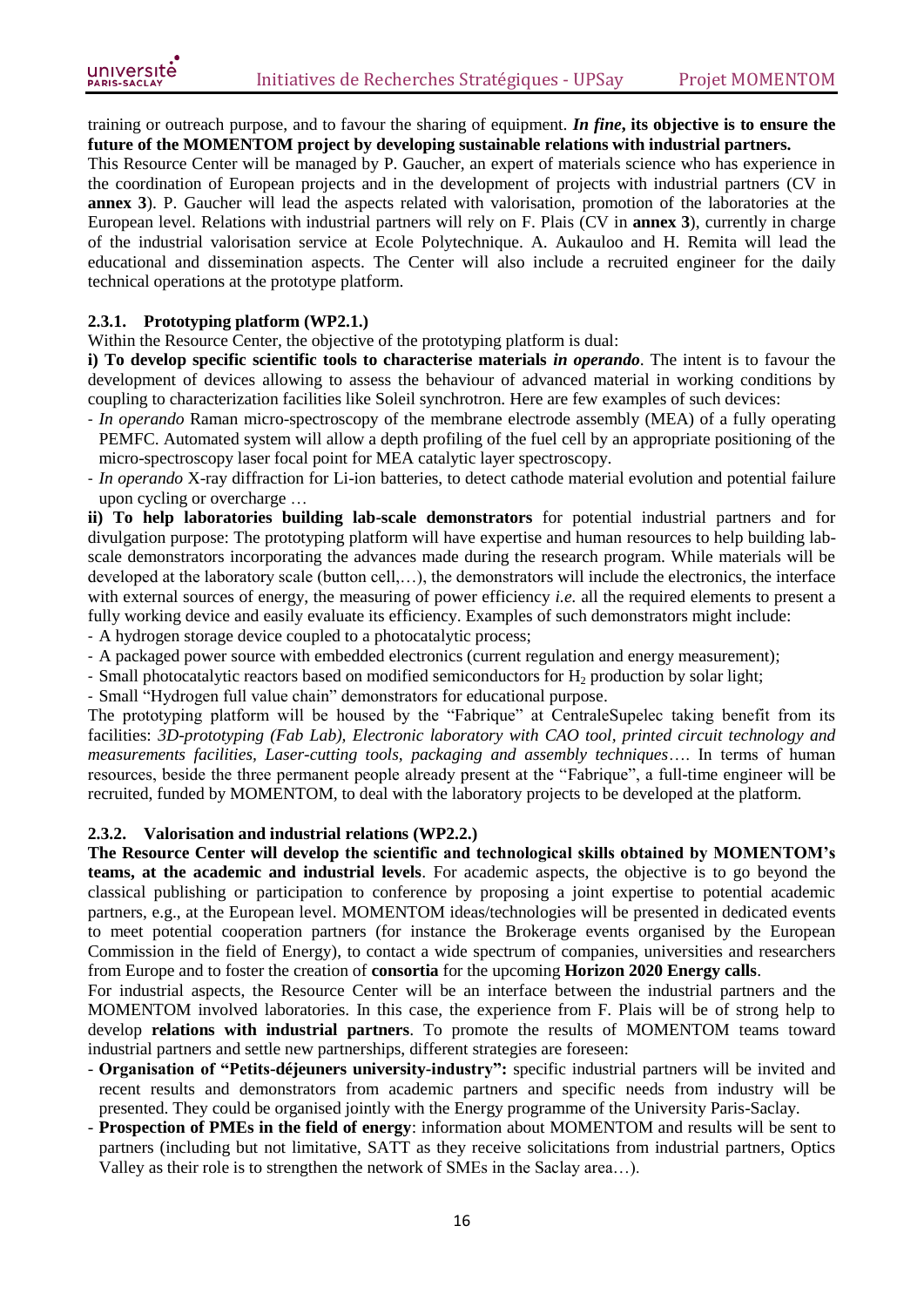- **Review of background Intellectual Property assets** hold by institutions and related to MOMENTOM. Based on these assets (patents, softwares or know-how), technological offers will be published on MOMENTOM and "PWI FCS-SATT" websites and presented in various go-between events.
- **Visits of laboratories:** several MOMENTOM teams manage top level characterisation tools and platforms whose visit could be proposed to the industrial partners registered to our "Club of Partners" – even if "free of charge", this formal registration will help to create and render visible a large community–. Dedicated "Doctorant-conseil" missions could be set-up for the organization of these "lab-discovery events".

MOMENTOM will rely on the experience of the teams which have already led to the emergence and success of start-ups: NanoE and NextMat born at CentraleSupelec, TeraTonics associated to LCP, UPSud... The Resource Center will not substitute existing schemes such as the different incubators (Incuballiance, CentraleSupelec incubator, CEATech) for housing start-ups at their very first stage of development. It will act as an interface between students, laboratories and these entities to favour the emergence of innovative concepts. For instance, innovation projects could be proposed to students or an expertise network could be settled with the objective to help students to build their own company project.

#### **2.3.3. Education program (WP2.3.)**

This action is crucial in pertaining a long-term project on the energy issues in the realm of Paris-Saclay. Paris-Saclay has a wide offer as compared to other energy centres in France or abroad. At the **Bachelor (Licence)** level, 3 training programs are dealing with renewable energies. At the **Master** level, specific training programs on renewable energy are proposed by UPSay.<sup>43</sup> Many members of the consortium are involved in teaching in these Bachelors and Masters. MOMENTOM will propose complementary activities to gather the academic and industrial worlds on defined targets:

- **Trans Disciplinary Scientific Meeting** will gather colleagues embarked on this project with different specialities (energy solar conversion, batteries, hybrid materials, electronics, theory and modelling, economic and social issues for the environment) to present and explain the basics of their research field and the actual breakthroughs that are expected. We strongly believe that knowing each other will help to build a more committed community around this paramount task.
- **Specialised courses** will be proposed to technicians and engineers of industrial partners and students in professional programs. The scientific, technical and economic issues will be addressed to build a longstanding partnership between the academic and the industrials. At the technician level, classical courses will focus on technological aspects (fabrication, operation, maintaining...). At the engineer/master level, the courses will integrate all the relevant aspects of a technology from the industry point of view including economic aspects, with a multidisciplinary approach around a device. For instance, we will propose a course on the "Fuel cell device" (36 hours  $= 1$  week), from basic principles to components, fabrication, operation and economic aspects of fuel-cell general use, with laboratory practice. Such a course could be transposed to other technologies**.** These one-week specialised courses are to be funded by industrial partners. Previous experience indicates that a 15-20 k€ funding can be expected from an industrial partner to train 12 students during a week. This will participate to the long-term outcome of MOMENTOM.
- **An Annual International Summer School "New materials for the Energy of Tomorrow"** will answer the growing need of graduate students and researchers to be acquainted to a targeted field and its instrumental techniques. Besides classical programs in chemistry, physics or biology, it will teach specialised research practices and techniques from our consortium expertise. This will contribute to spread good research practices. Such an event could also help to tie new collaborations with international groups.
- **MOOCs** (massive open online courses): Tailored courses on materials for energy focused on materials for hydrogen (formation, use and storage), solar energy conversion, and materials for energy storage. They will also include theoretical approaches and modelling to provide methodology background to experimentalists.
- **International MOMENTOM Congress (IMC) every two years** whereby colleagues from all round the world will be invited to share their findings and results.

#### **2.3.4. Dissemination (WP2.4.)**

**.** 

Beside standard dissemination – participation to international congresses, scientific publications…–, MOMENTOM will drive specific actions (see above for the valorisation at the European level) with the objective to communicate on the scientific advances and breakthroughs obtained during the project:

<sup>43</sup> The list of the Master courses dealing with renewable energy at UPSay is given in **annex 5**.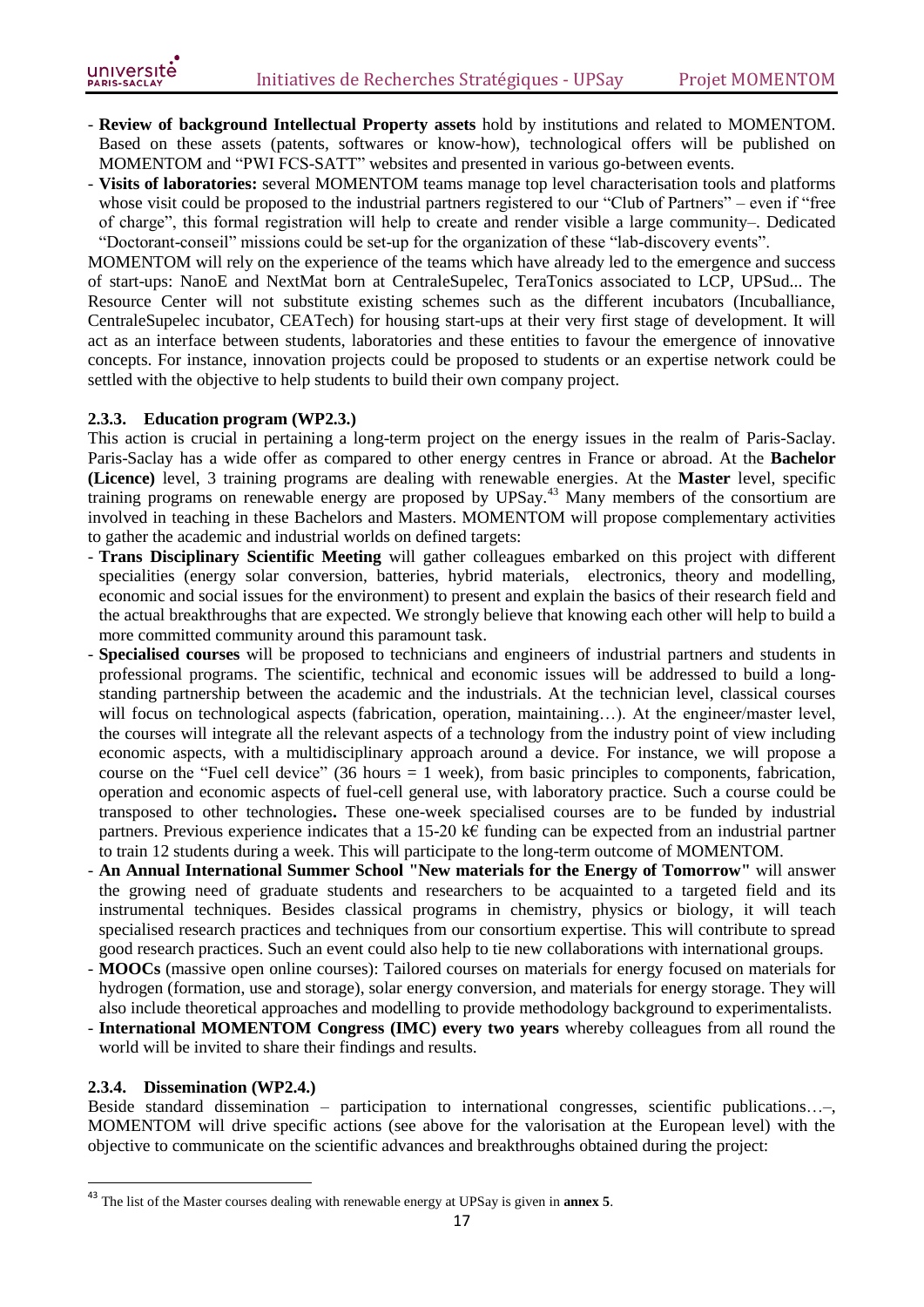**i) Annual MOMENTOM Workshop** will bring academia and industry together to discuss basic research and technological issues and social sciences (including economics) aspects. These meetings will be a privileged place to encourage both academics and industrials to establish long-term projects such as ANR proposals. They will be complementary to those organised by the initiative on Energy of UPSay.

**ii) Science-to-Society actions:** An important part will be dedicated to present these new technologies and their potential impact on society towards the general public:

- Participation to the "Fête de la Science" by "open doors" for two to three days per year, allowing classes and public visit the Competence Center and research laboratories with demonstrations on new energies.
- Demonstrations as a part of the program "un chercheur une manip" at the Palais de la Découverte (A museum of Science in Paris) on solar hydrogen production and its use for small vehicles.
- At Maison d'Initiation et Sensibilisation aux Sciences (MISS), <sup>44</sup> organisation of a workshop on renewable energy: a small photocatalytic reactor based on modified semiconductors will be built for hydrogen production by solar light  $(H<sub>2</sub>$  production followed by mass spectrometry and gas chromatography) and small hydrogen vehicles based on  $H_2$  fuel cells.

# **2.4.Involved resources and justification of the requested budget**

**2.4.1.Budget**

|                   |                                             | <b>Nature</b> | <b>Phase 1</b> | <b>Phase 2</b> | <b>TOTAL</b> |
|-------------------|---------------------------------------------|---------------|----------------|----------------|--------------|
|                   | Post-docs (11 man.months)                   | Salary        | 220 000        | 385 000        | 605 000      |
| WP1               | Master students $(16 * 6$ months)           | Grant         | 26 500         | 26 500         | 53 000       |
| <b>Challenges</b> | Research support                            | Operational   | 20 000         | 35 000         | 55 000       |
|                   | $(5000 \text{ } \in \text{/post-doc/year})$ | budget        |                |                |              |
|                   | Prototyping platform engineer (2 years)     | Salary        | 40 000         | 60 000         | 100 000      |
|                   | Prototyping platform functioning budget     | Operational   | 80 000         | 80 000         | 160 000      |
|                   |                                             | budget        |                |                |              |
| WP2               | Industrial relations responsible secondment | $Sub-$        | 20 000         | 30 000         | 50 000       |
| <b>Resource</b>   | $(20\% - 2 \text{ years})$                  | contracting   |                |                |              |
| center            | Industrial relations functioning budget     | Operational   | 23 500         | 23 500         | 35 000       |
|                   | (workshops, meetings, travels)              | budget        |                |                |              |
|                   | Education functioning budget                | Operational   | 15 000         | 15 000         | 30 000       |
|                   | (courses organisation, summer school, )     | budget        |                |                |              |
| <b>TOTAL</b>      |                                             |               | 445 000        | 655 000        | 1 100 000    |

#### **Co-funding:**

**.** 

In view of MOMENTOM task force (688 men.months; see annex 4) the implication of parent organization in MOMENTOM is considerable. Moreover, most of MOMENTOM teams run funded projects (ANR, H2020 projects, industrial collaborations...)<sup>45</sup> related to MOMENTOM, not listed here since they have been obtained without explicit link to MOMENTOM. Co-funding from industrial partners will be a major outcome of MOMENTOM.

# **2.5.2. Justification of the requested budget**

#### **WP1 budget. 713 000 €**

- **Post-docs (11 men.months). 605 000 €.** Post-docs will implement the research actions selected in MOMENTOM challenges and will act as links between involved laboratories. **During Phase 1**, there will be only **4 post-docs** recruited on specific already defined topics. During **Phase 2**, **7 post-docs** will be recruited to increase significantly the workforce.
- **Research support (5000 € /post-doc/year). 55 000 €.** A budget will accompany post-doc recruitments for consumable expenses, specific characterization costs, personal computers and travels of post-docs to participate to international congresses. This last point is crucial for MOMENTOM impact.

<sup>&</sup>lt;sup>44</sup> <http://www.ladiagonale-paris-saclay.fr/nos-actions/miss/>

<sup>45</sup> ANR DYNAWIN ('spectroscopy at interfaces'), SLIMCAT ('material design'), etc…-, European projects (FET Open, RIZE…), collaborations with industrial partners (Air Liquide, ArevaH2Gen, EDF, IFPEN, Renault…).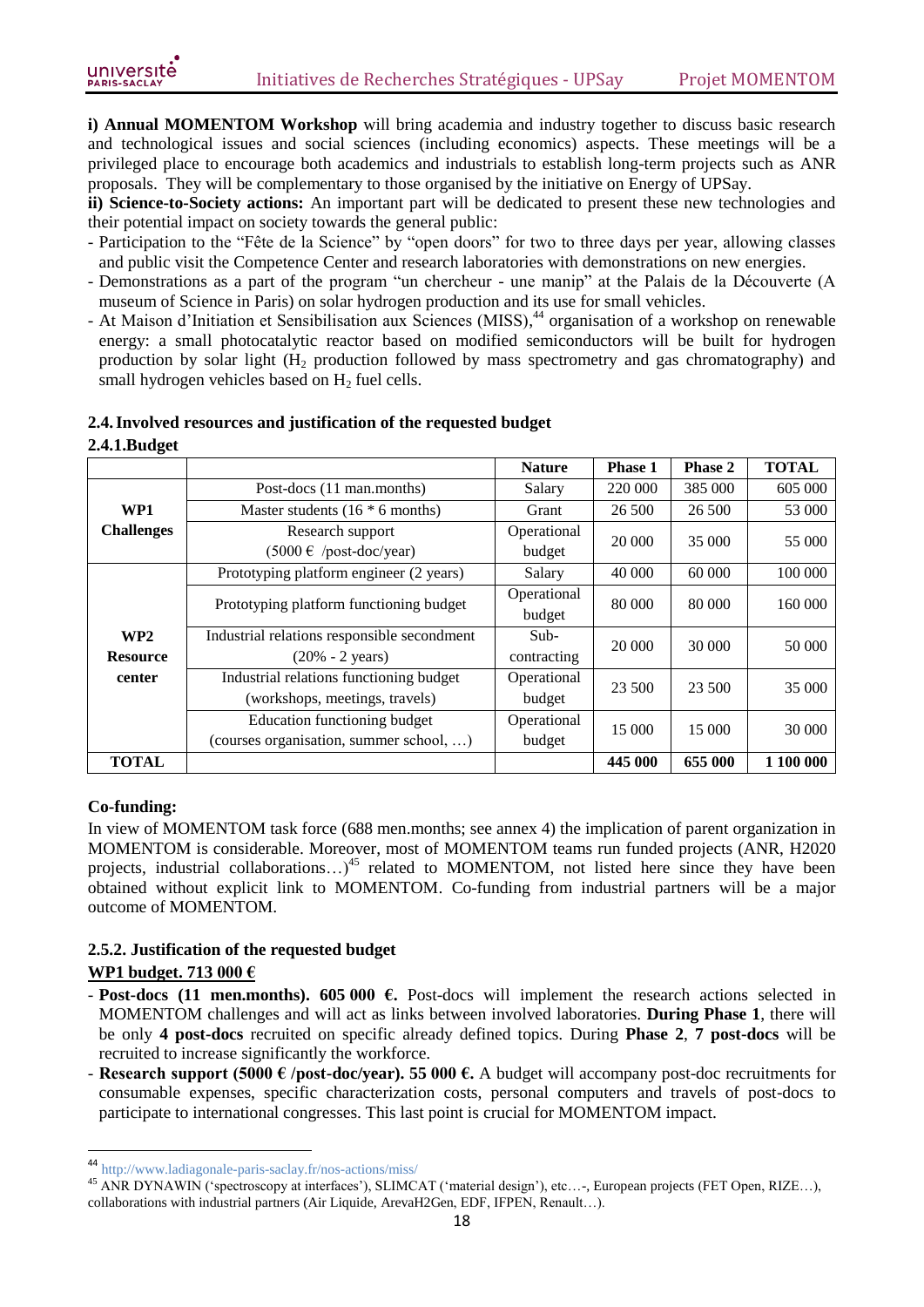- **Master students (16 \* 6 months). 53 000 €.** Master students represent a possibility to pre-recruit candidates for PhD and a means of supporting exploratory projects for which funding is difficult to find.

# **WP2 budget. 340 000 €**

- **Prototyping platform engineer (2**  $\frac{1}{2}$  **years). 100 000**  $\epsilon$ **. After the settling of the "fabrique" entity at** CentraleSupelec by half of 2017, an engineer will be recruited on a full time position till the end of the project. The person recruited will be in charge of developing new prototypes and demonstrators with the laboratories using the different facilities of the "Fabrique" entity.
- **Prototyping platform functioning budget. 160 000**  $\epsilon$ **.** Budget will be dedicated to build prototypes for research, for demonstrators and for educational experiences. They will be made from 3D-prototyping or machining, and include electrical connection and circuits and specific packaging in case of educational kits. The mean cost for operational small prototypes and demonstrators is estimated between 3 and 10 kEuros.
- **Industrial relations responsible secondment (2**  $\frac{1}{2}$  **years). 50 000**  $\epsilon$ **. F. Plais (see CV in annex 3), apart of** his present position as the head of the valorisation service at Ecole Polytechnique, will spend 20% on his time during the last two years and a half on prospecting potential industrial partners for MOMENTOM consortium. Sub-contracting this action will cover his salary for the period of time dedicated to the project.
- **Industrial relations functioning budget. 47 000**  $\epsilon$ **.** The participation to H2020 events will represent typically 1500-2000 €/year representing two travels/year for the Resource Center director. Industryuniversity meetings will also be organised with invited industrial partners (petits-déjeuners or annual workshops) and small and intermediate companies in the field of energy will be prospected.
- **Education functioning budget. 30 000 €.** A MOOC and the Annual Summer School on "New materials for the energy of Tomorrow" will be proposed at an attractive price to a vast community of PhD/master students from France and abroad, a crucial for the international visibility of the University Paris-Saclay.

# **3. Expected impact of the project**

#### **3.1.Impact on Université-Paris-Saclay visibility and research**

This trans-disciplinary project gathering well recognised teams with complementary expertise will strengthen the skills and will increase the leadership and visibility of UPSay in this highly competitive field in France and at the international level. For instance, our consortium will allow UPSay to gain visibility in national networks such as RS2E in which it is currently poorly represented. The Resource Center will be instrumental for technological transfer and for development of collaborations with industrial partners.

MOMENTOM will also impulse new ambitious national (such as ANR, ADEME) and European projects (such as FET Open, European network type COST -European Cooperation in the field of Scientific and Technical Research-, RIZE and ITN -Innovative Training Networks-). Such a concentration of academic and industrial laboratories working in the field of energy on the plateau of Saclay is quite unique and will impulse to this project an international dimension. The training actions will participate in the attractivity of UPSay and its national and international visibility. Finally, the outreach actions of MOMENTOM will contribute to the public education and the acceptation and integration of new energies in every-day life.

#### **3.2.Structuring role of the project**

MOMENTOM is in the heart of two transversal initiatives of Paris-Saclay "Energy" and "Materials". This trans-disciplinary project will gather teams with complementary expertise in Material Science, Chemistry, Physics, and Economics from different departments of UPSay (Chemistry, PhOM and SHS). These teams will interact through workpackages, training and dissemination actions and/or workshops. Indeed, the Trans Disciplinary Situation Room as well as the MOMENTOM workshop and congress (IMC) will be very important in structuring the community around materials for energy considering social and economic aspects related to "new energies". MOMENTOM will interact with the project GRID4EARTH (as part of the program MISTIGRID) in the frame of the transversal initiative on Energy. Finally, MOMENTOM will help to build a network of academic laboratories with different industrial groups and Start-ups present at the Plateau de Saclay. Also it is worth noting the important role of the MOMENTOM Resource Center: This tool will act as a visible desk centred on energy topics between UPSay laboratories and industrial partners.

#### **3.3.Societal impact, economic and capacity to respond to the stakes of the challenge**

We expect that our research activities will lead to original and breaking solutions for energy conversion, use and storage considering economic issues. The Resource Center will be the interface of our community with